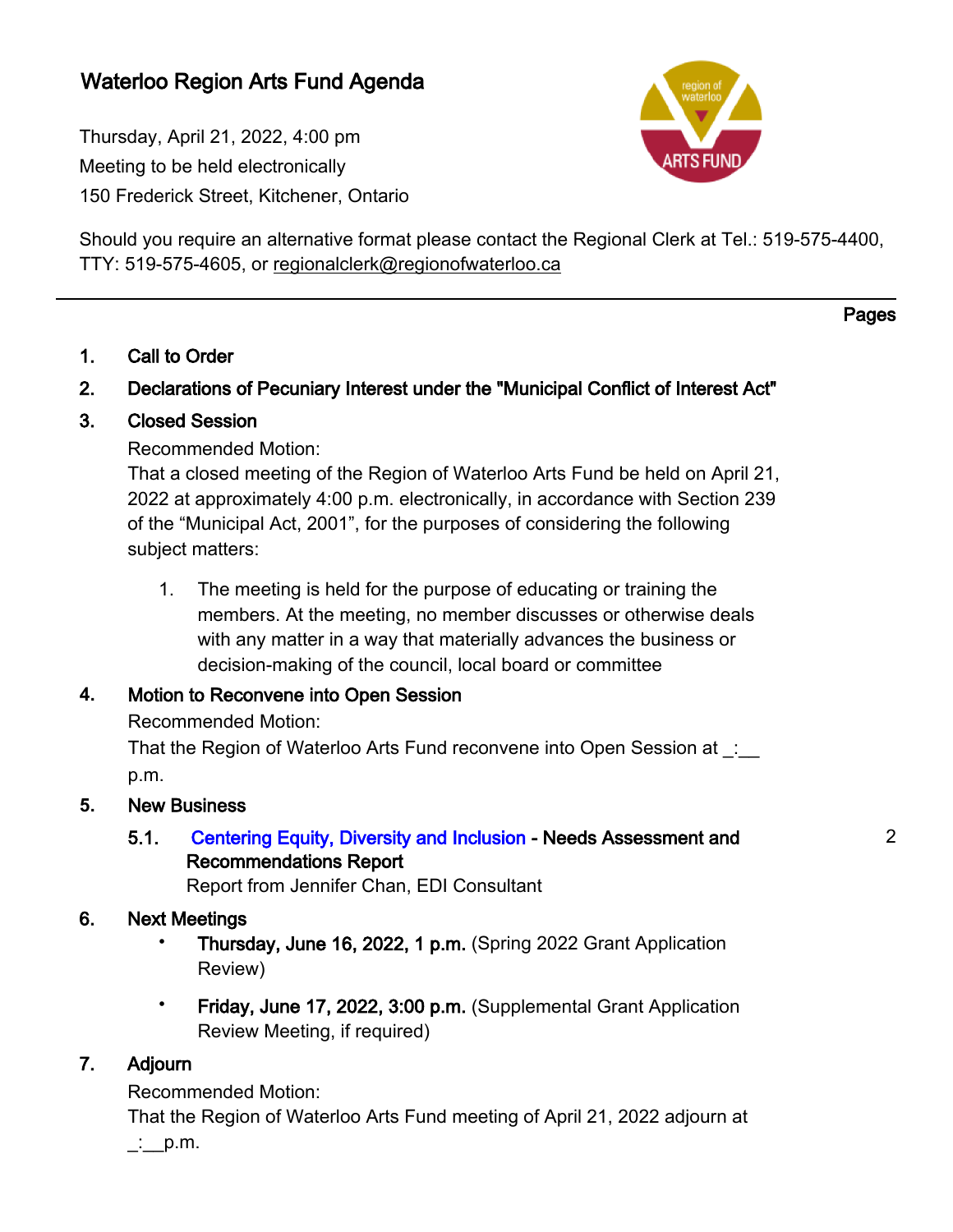# <span id="page-1-0"></span>**Region of Waterloo Arts Fund**

**Centering Equity, Diversity, and Inclusion**

**Needs Assessment and Recommendations Report**

**PRESENTED TO**

 Region of Waterloo Arts Fund Board of Directors

**PRESENTED BY**

Jennifer Chan

**APRIL 2022**

Page 2 of 52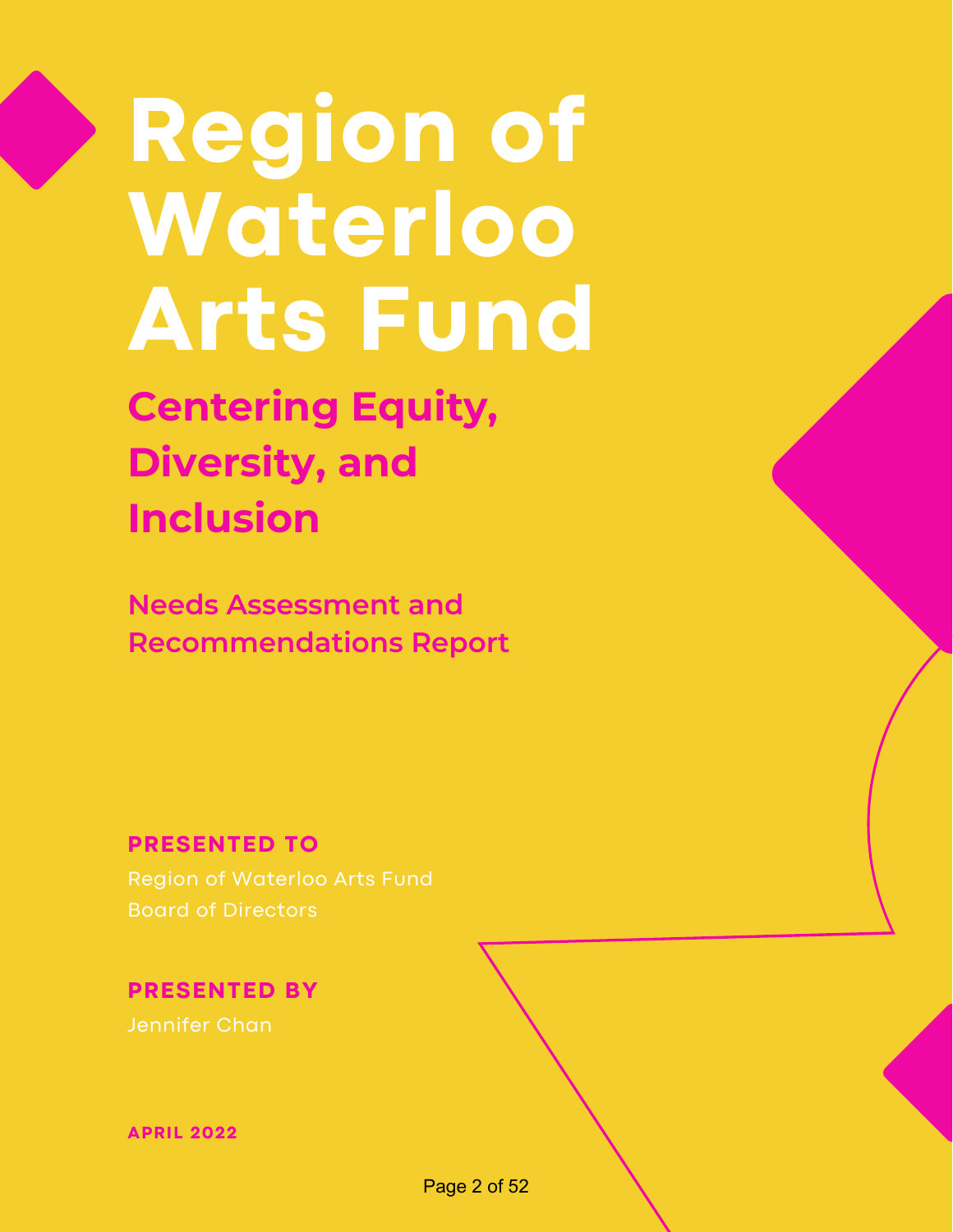# **Table of Contents**



 **Appreciation for the 12 Land**

**Why this Report and Why Now?** 



**4**

 **How to Use this**



Process Timeline



**So What?** 

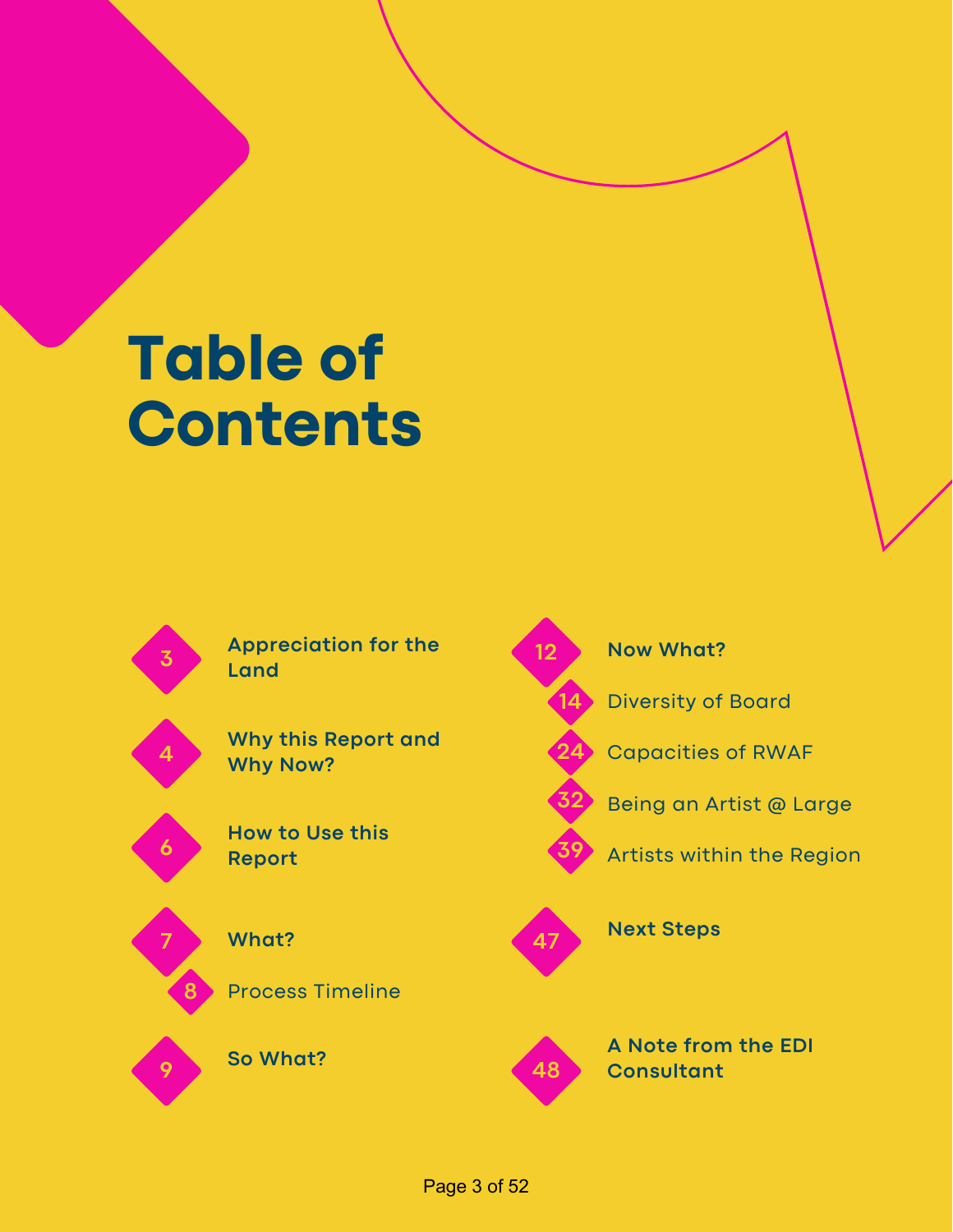# **Appreciation for the Land**

### **LAND ACKNOWLEDGEMENT**

 "The Region of Waterloo Arts Fund is situated on the Haldimand Tract, land that was promised to Six Nations, and was traditionally used by the and Neutral Peoples. We are grateful to have the opportunity to live, work, create, and to meet on territory protected by the Dish With One Spoon wampum. The enduring presence, philosophies, and deep traditional knowledge of First Peoples are foundational to the arts and culture of this region. We are committed to supporting local creators by acknowledging the collective past, and respecting the contributions of all peoples." Haudenosaunee, Anishinaabe,

(Source: Region of Waterloo Arts Fund)

### **"Change is possible.**

 There was a time when my grandmother wouldn't have thought land acknowledgements were possible."

### Source: native-land.ca

 **The equity, diversity and inclusion process was conducted with the recognition that the Region of Waterloo Arts Fund will need to actively work to dismantle white supremacy and colonization to truly "make art happen" in the region in a way that is accessible to all residents.**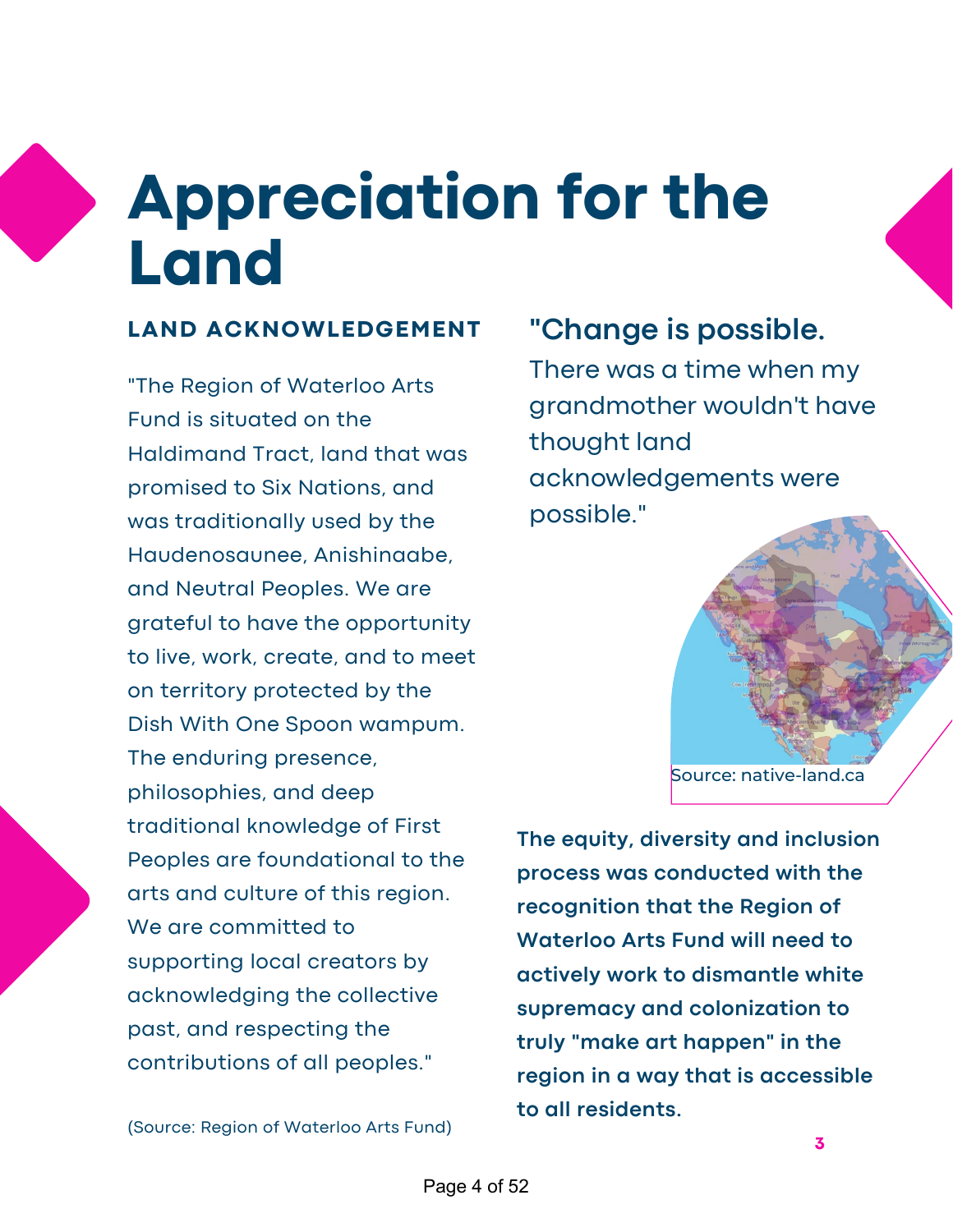### **CENTERING EQUITY, DIVERSITY, AND INCLUSION NEEDS ASSESSMENT AND RECOMMENDATIONS REPORT**



# **Why this Report and Why Now?**

 In October 2021, the Region of Waterloo Arts Fund engaged Jennifer Chan to begin an equity, diversity, and inclusion process. This report is intended to be an artifact of the process and learning that took place throughout that journey and a document to support decision-making about potential next steps.

 This report, **"Centering Equity, Diversity and Inclusion: Needs Assessment and Recommendations Report"** is written as a digestion of the Equity, Diversity and Inclusion Consultant's perspectives and recommendations based on a series of interviews and equity, diversity and inclusion sessions, one internally with the RWAF Board and two with Artists within the region of Waterloo who identify as Indigenous, Black and Peopleof-Colour.

 This report is a reflection of a moment in time when the self- identifying white Board Members recognized that the region of Waterloo is changing around them and that the board and the actions of RWAF are not enough.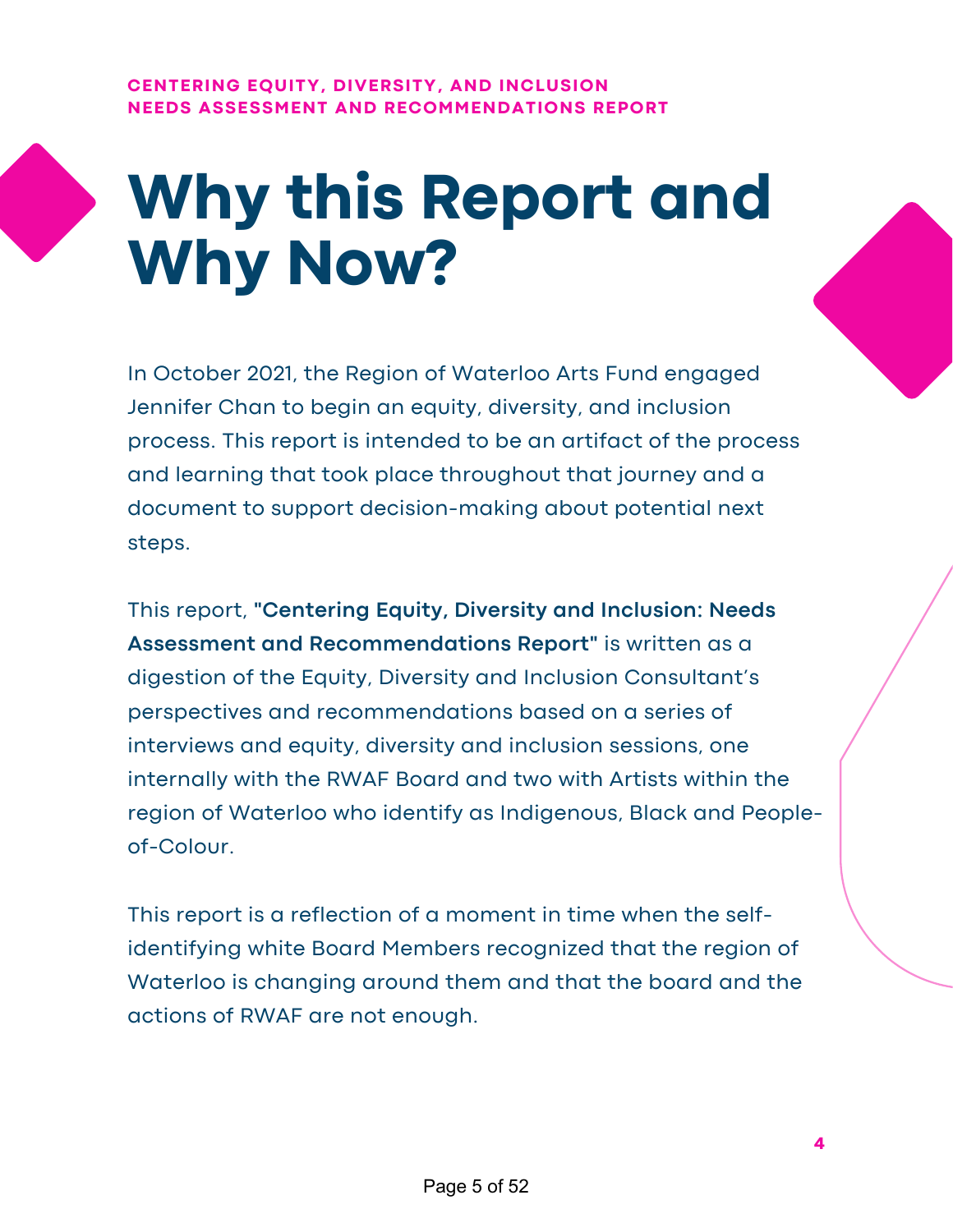This report captures existing gaps and opportunities within RWAF, many that are systemic and harder to move on today; but also many that are very tangible and actionable.

 This report is the beginning of a much longer process of centering equity, diversity and inclusion within RWAF. Following this report, the current Board of RWAF will need to make some decisions on next steps in order to truly take action on any of these recommendations.

 Finally, this report is written as an internal document of recommendations for the Board of RWAF, that being said, one of the first recommendations is for RWAF to develop transparent and accountable communication tools to share what was learned and next steps.

 **DISCLAIMER: The relationship between RWAF and Jennifer Chan started from a place of feedback and opportunity to do better. From this beginning, none of the work has been designed to centre white fragility or comfort and neither is this report.**

 **There may be aspects of this report that trigger emotional reactions. Those emotional reactions are an invitation to investigate where those feelings are coming from and if they serve the individual's comfort or the collective goal of RWAF becoming a more equitable, diverse and inclusive funder.**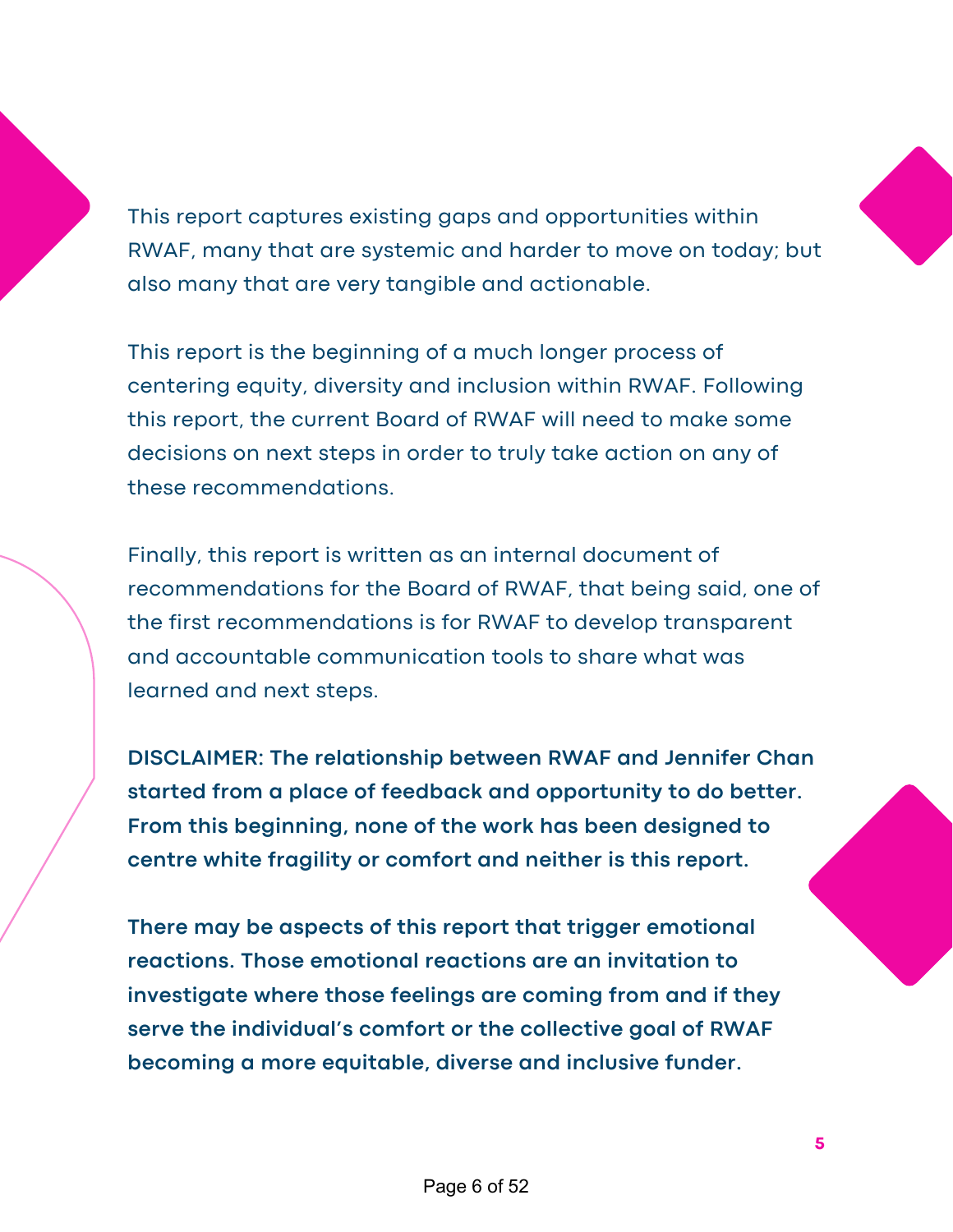# **How to Use this Report**

 As previously mentioned, this report is an artifact; there is not just one way to read this report. This report is intended to be a document that is revisited until it no longer serves its purpose.

 Depending on who the reader is and their capacity to absorb this report, here are a few ways that might help with wayfinding:

 If you are a reader who likes to get all the information, you might be nourished by reading this report from cover to cover.

 If you are a reader who likes to jump to the actions, you might prefer to get right to the recommendations section called **Now What?** start on page 12.

 If you are a reader who likes process, you might like to start with the process timeline in the **What?** section on page 7.

 If you are a reader who likes to know what was shared, you might be curious to read the quotes in the **Now What?** section following the each recommendations on pages 16, 26, 34, and 41.

 These are just a few ways of using this report, ultimately this report is a reference to provide a general direction, it is not intended to be <sup>a</sup> roadmap or <sup>a</sup> shortcut. **<sup>6</sup>**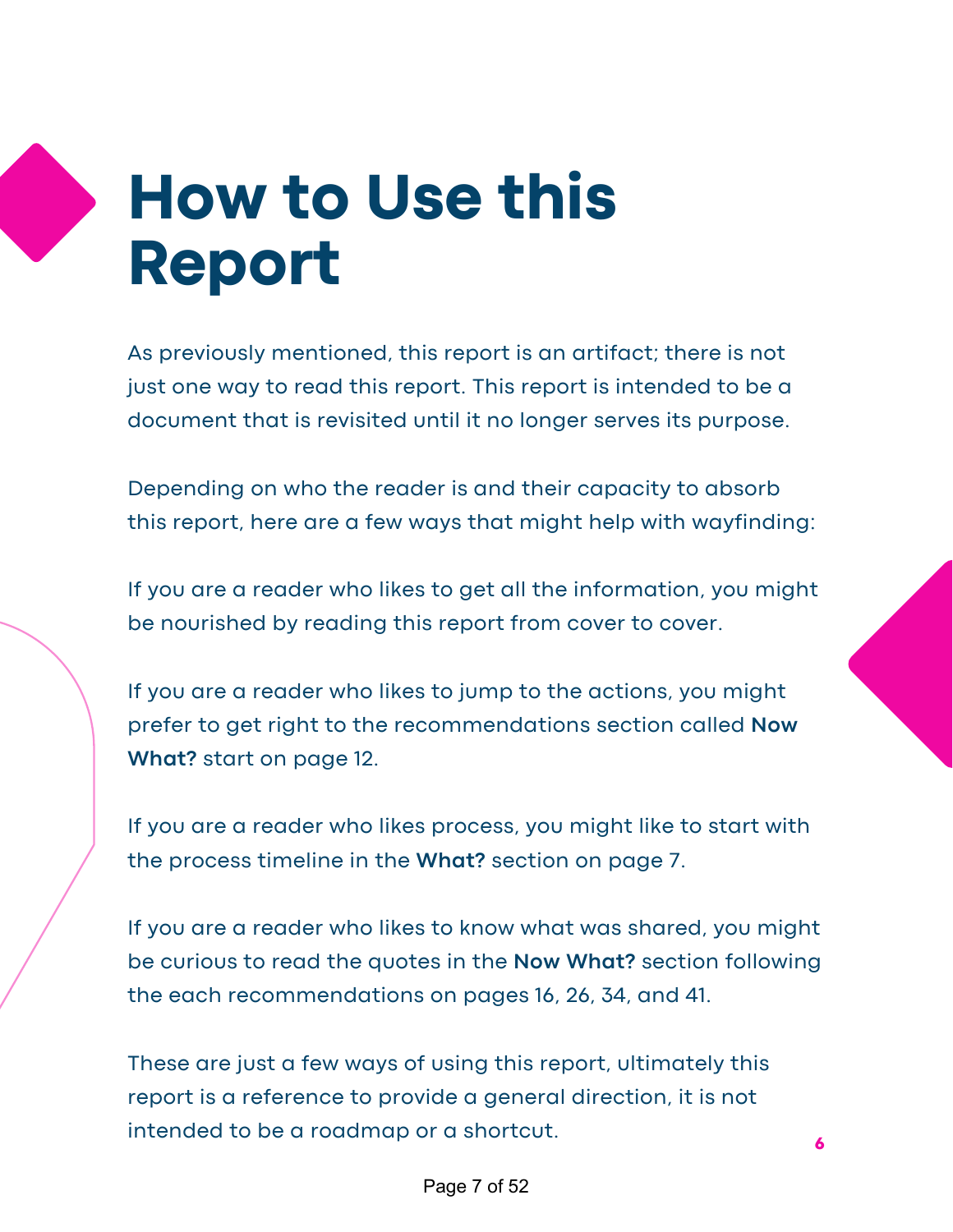# **What?**

 **This section of the report outlines what happened including a timeline of events and meetings.**

 This equity, diversity and inclusion process was designed to be a needs assessment to understand the existing status of thinking, action and possibilities within the current RWAF structures, Board and staff.

 This process has revealed some well-meaning intentions with the lack of resources including capacity and capabilities to implement.

 Based on the limited time and funding available and the expectation that this is the beginning of a much longer process, the equity, diversity and inclusion process for RWAF was designed to elevate and amplify as many Indigenous, Black and People-of-Colour's stories and living experiences as possible while simultaneously mapping out the boundaries and existing structures that RWAF operates within.

**7**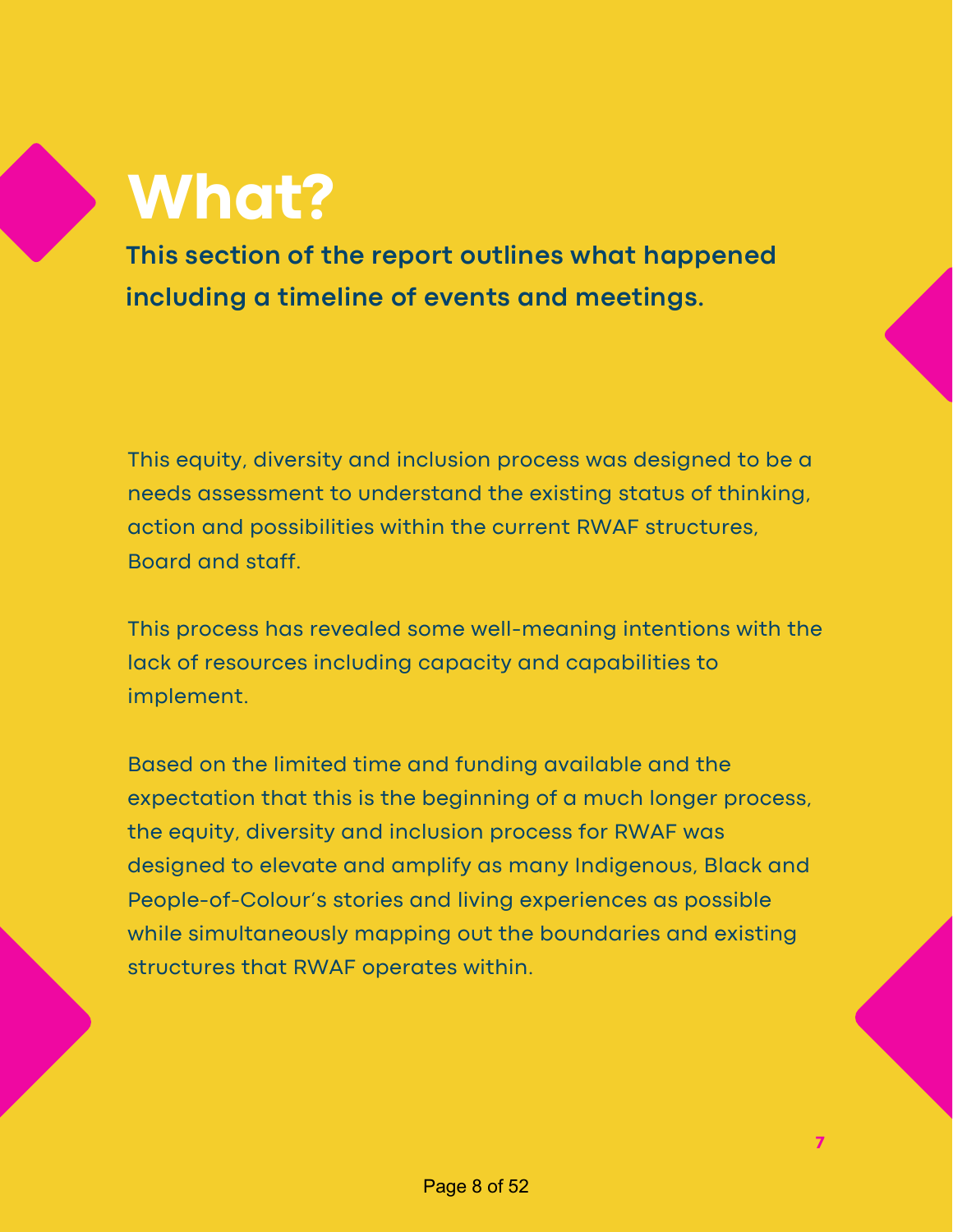### **Process Timeline**

 **OCT 2021 - APRIL 2022**

 **October 20, 2021** first email exchange

 **November 3, 2021** first get-to-know-you meeting



 **November 25, 2021** observed Board Meeting

 **December 14, 2021** confirmed EDI process



 **January 2022** Letters to Future RWAF

 **January - February 2022** IBPOC Artists @ Large one-on-one interviews with

 **February 3, 2022** Internal Stakeholders Meeting



 **March 3 & 5, 2022** External Stakeholder Meetings

 **March 11, 2022** check-in with EDI Committee



 **April 2022** EDI Recommendations Report

 This process was designed to engage around their past, present and future RWAF's ability to inclusion in their with individuals experiences and perspectives around centre equity, diversity and work.

 **This process was largely reliant on and honestly. individual commitments to participate truthfully**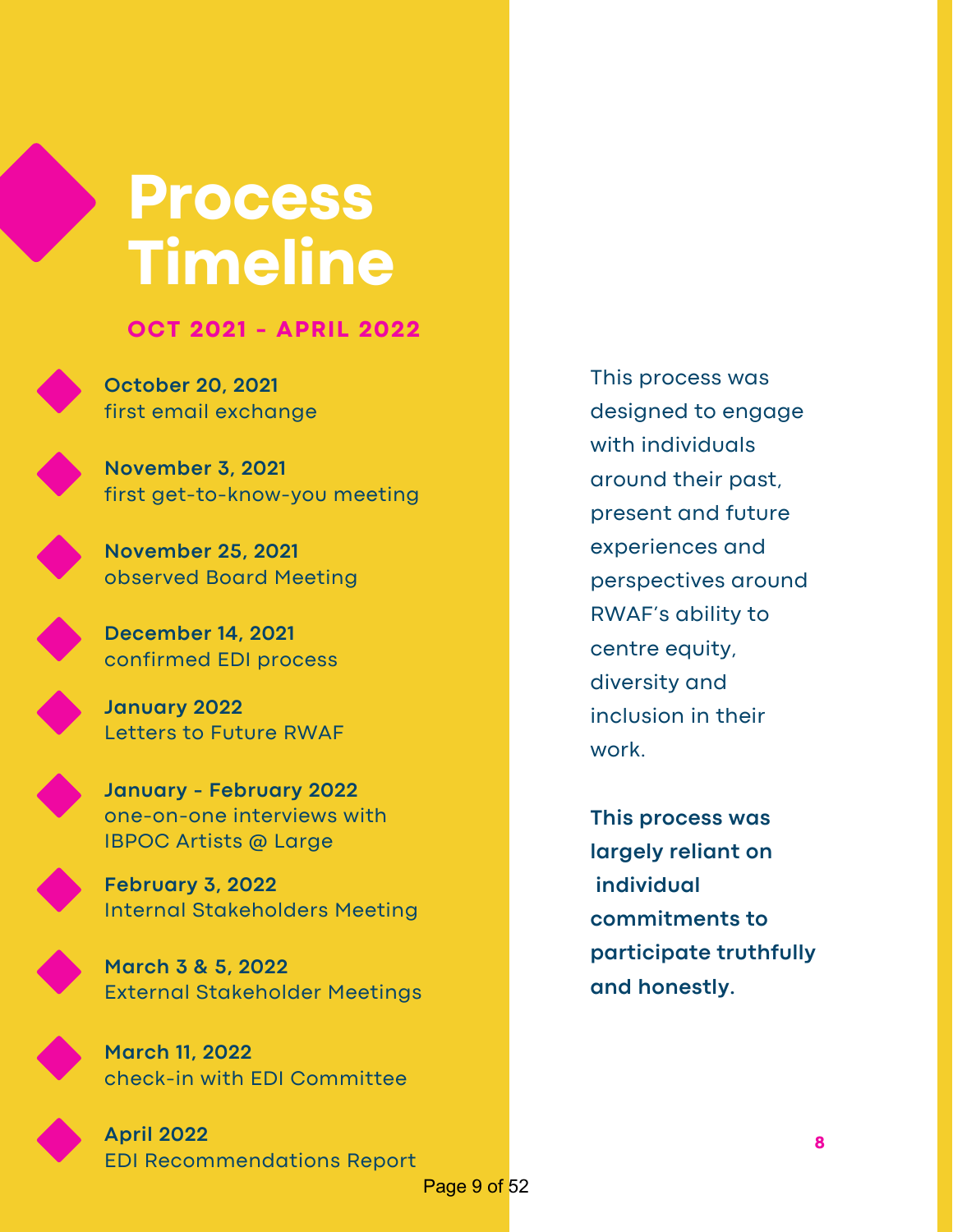# **So What?**

 **This section of the report outlines the implications of what happened and why it is relevant to this process.**

 This process wouldn't have been possible without some trust and faith from the participants. This is significant considering how much discomfort has been caused in the last 2 years of nonprofit organizations realizing they need to do more and racialized individuals feeling exhausted from the expectation to take on anti-racism work without white people having to do the work themselves.

 This process revealed that we are not only dealing with RWAF's future ability to do this work but also with past interactions and experiences that may be causing IBPOC Artists to have hesitation in the process and the organization to be able to do this work.

 When negative or harmful experiences and interactions have occurred, it is important to acknowledge those wounds and address them within next steps. Those experiences might be on an individual basis or on a systemic basis.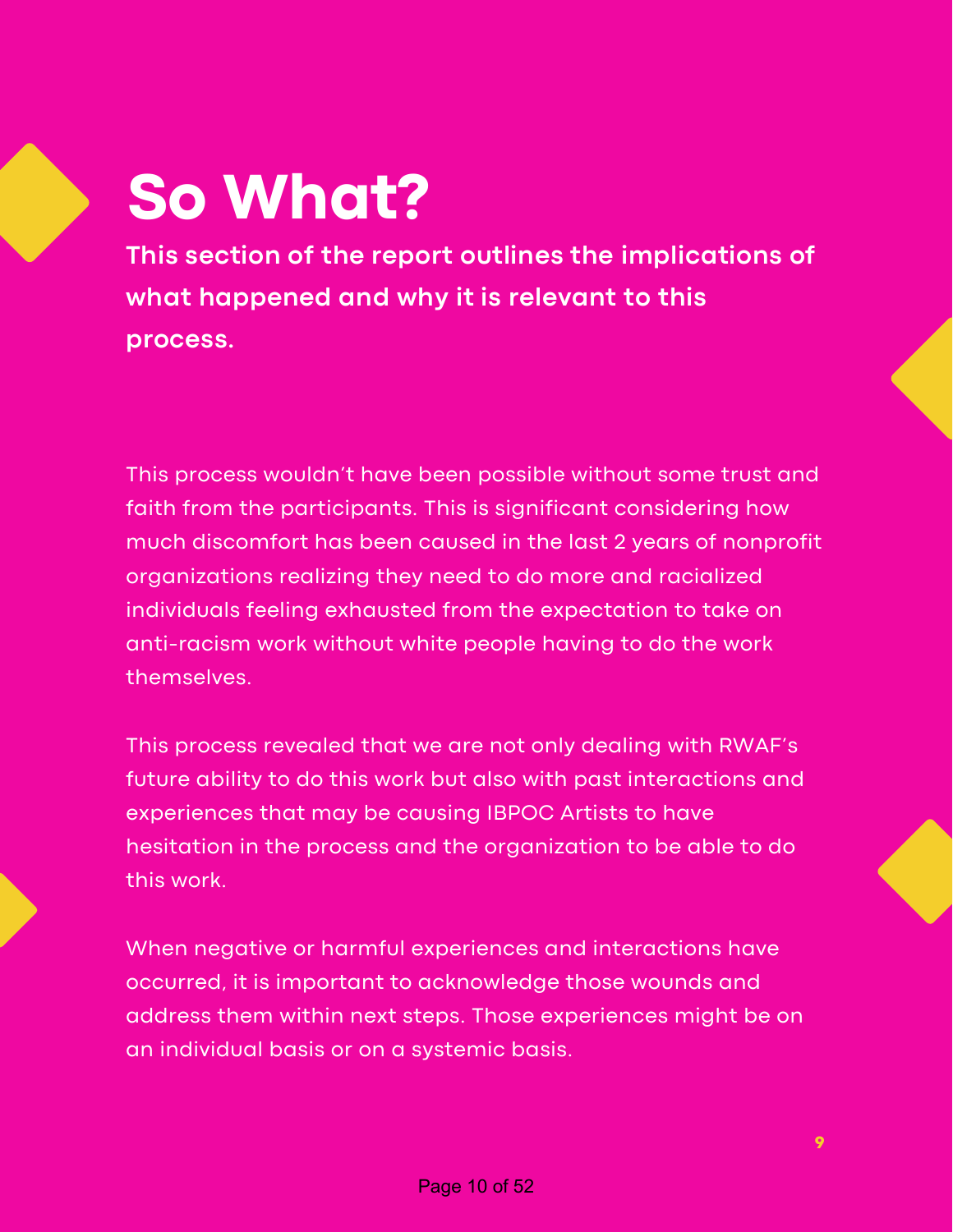While it is not RWAF's sole responsibility to dismantle all the systems of oppression in which it operates, there is certainly a lot that can be done to mitigate harm directly caused by Board Members and the funding process.

 **This work is possible and plausible. It requires action. It begins with acknowledging that once you know better, you need to do better.**

 While each interaction and conversation offered a variety of insights and complexity to this work, here is a brief summary of observations from each.

 The **Letters to Future RWAF** highlighted that individuals generally think that RWAF is capable of ultimately committing to centering equity, diversity and inclusion however not with the all the existing Board Members and not without creating space and supports within the Board for racial diversity.

 The **one-on-one interviews with IBPOC Artists @ Large** illustrated that the rare bit of racial diversity within decision-making roles within RWAF are limited in capacity and power and leave members feeling frustrated and disappointed.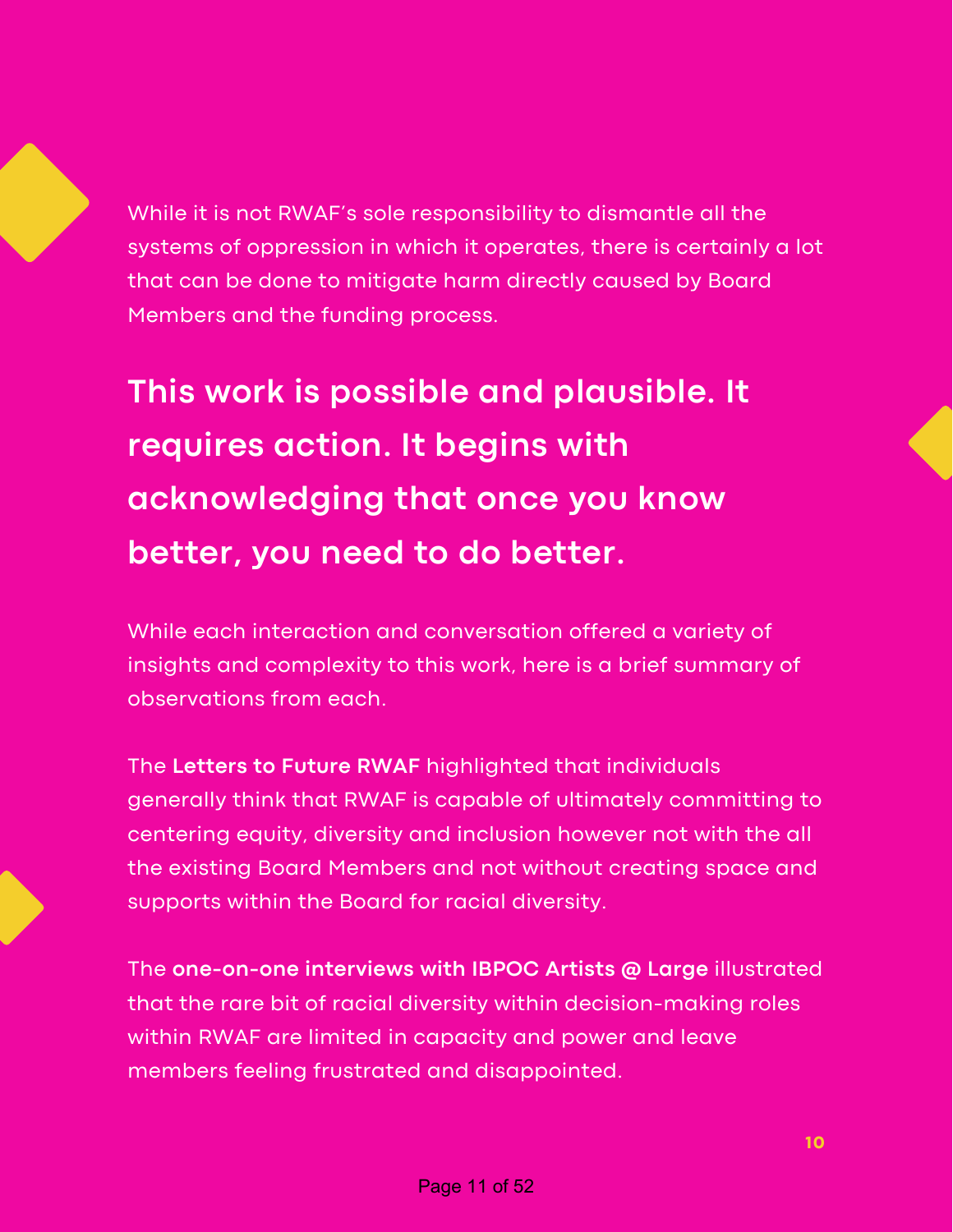### The **Internal Stakeholder Meeting** demonstrated that Board Members have a broad range of understanding and experience when it comes to doing anti-racism and anti-oppression work. While some members are self-aware of their privilege, some are

 hestitant to acknowledge or address their privilege and this will be determental to safely bringing in IBPOC Board Members.

 The **External Stakeholder Meetings** reinforced that IBPOC Artists are not a monolith and need different kinds of supports and actions from RWAF to see a shift from performative to reciprocity. The majority of IBPOC Artists who engaged offered several ideas for improving RWAF which demonstrates an opportunity for change.

 **These observations create the foundation for this recommendations report and to effectively implement these recommendations, it would be beneficially to design ways to intentionally bring these inputs forward rather than asking participants to rehash, unpack or relive these contributions.**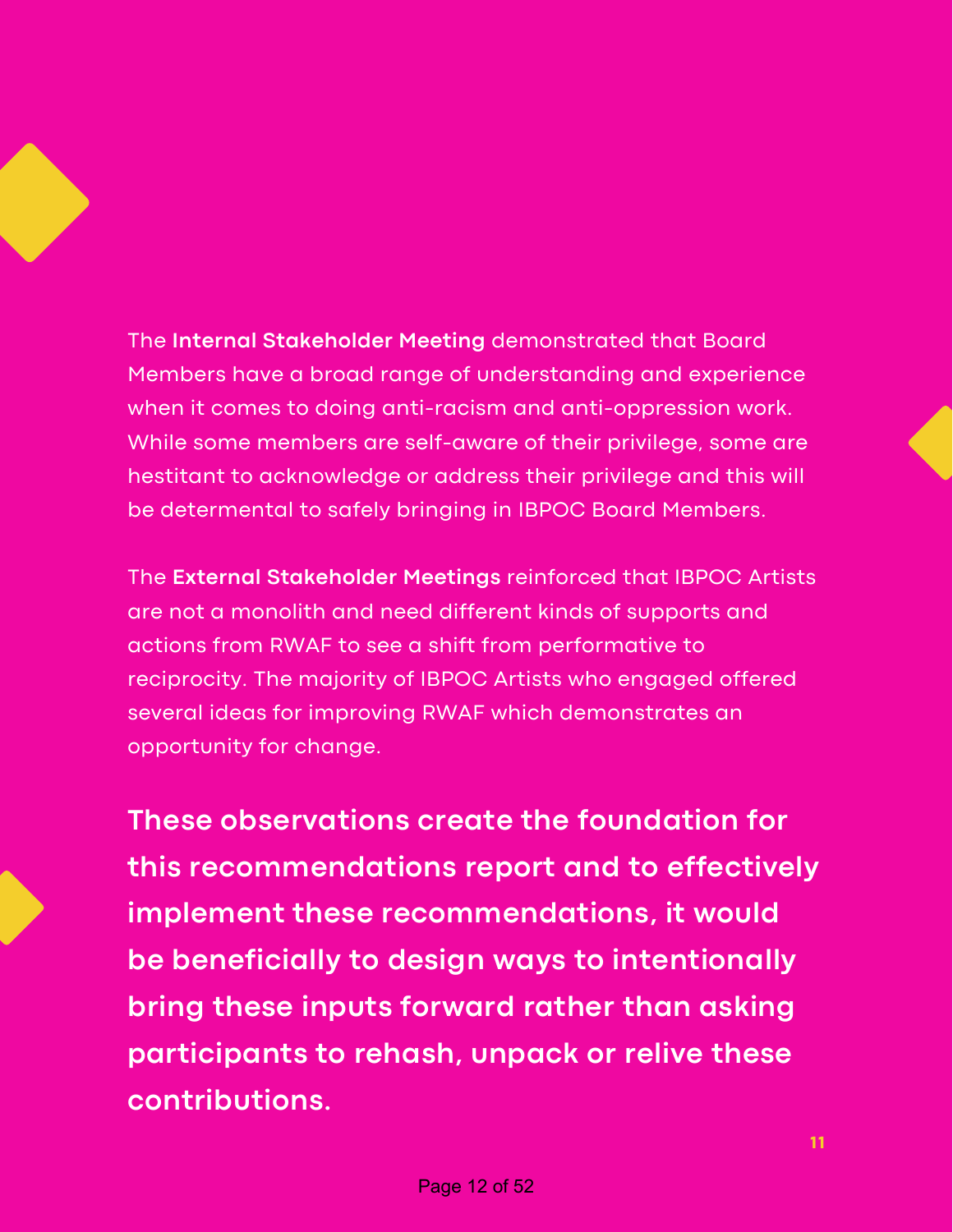

# **Now What?**

 **This section of the report outlines recommendations for taking action based on the conversations that took place during the EDI process.**

 While some of the Board Members have expressed genuine desire to do this work, that alone is not going to be enough to make the desired impact.

 The next steps of this work are reliant on funds to support the exploration and implementation of recommendations.

 In a recent debrief meeting with the EDI Committee, it was shared that it seems promising to be able to secure more funding but the specifics have yet to be confirmed.

 The recommendations shared here are a starting point, there are many more ways this work could be done as there is no right way to do this.

 **The priority is to keep going and focus on impact over intentions.**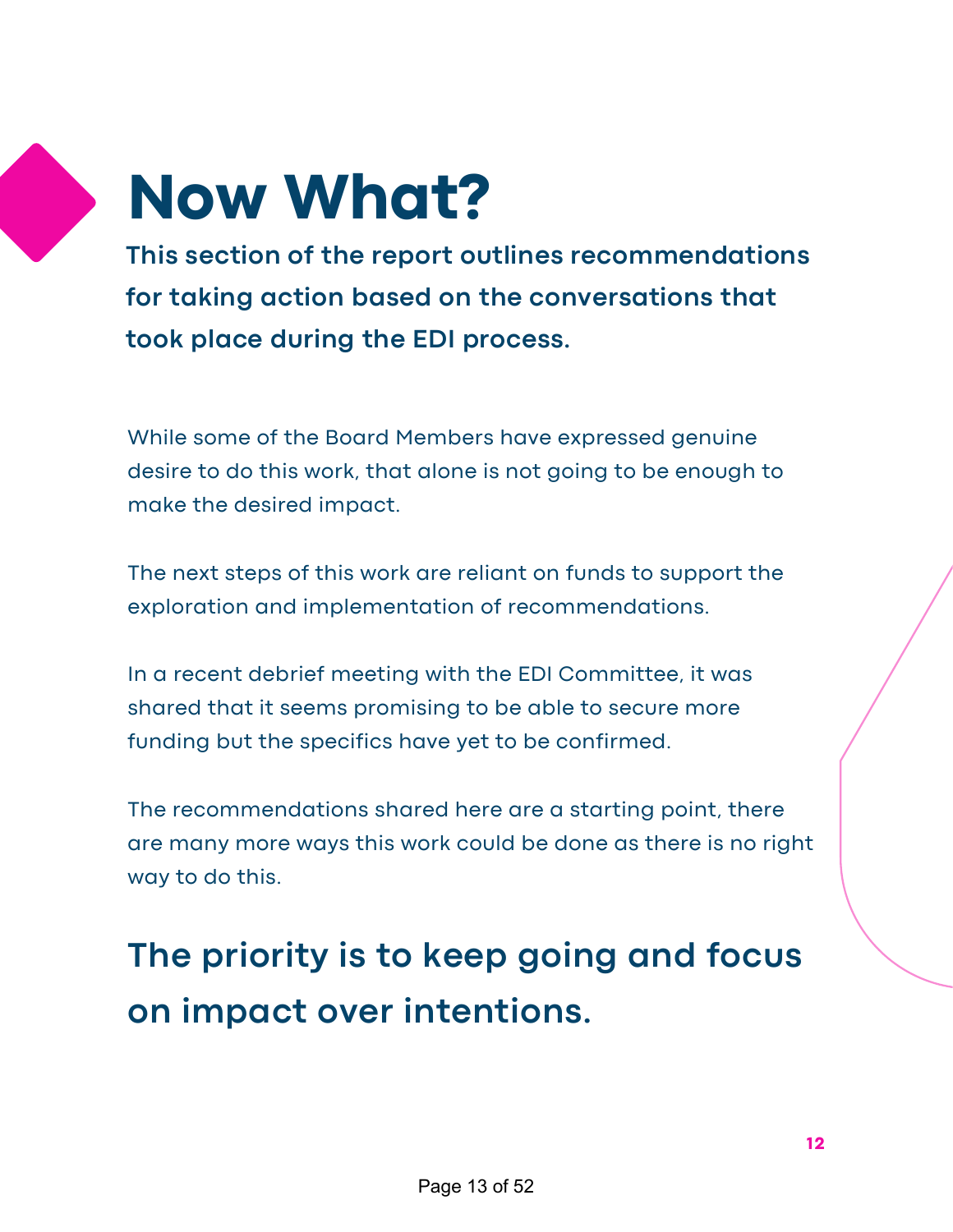

 At this time, these recommendations do not include an implementation plan or strategy. Some recommendations will be easier to implement than others.



 To support next steps, the recommendations are are framed around the 4 key areas addressed early on in this process with quotes shared during the process:

- Diversity of Board
- Capacities of RWAF
- Being an Artist @ Large
- Artists within the Region

 These recommendations are aimed at supporting RWAF to do the work of centering equity, diversity and inclusion.



**13**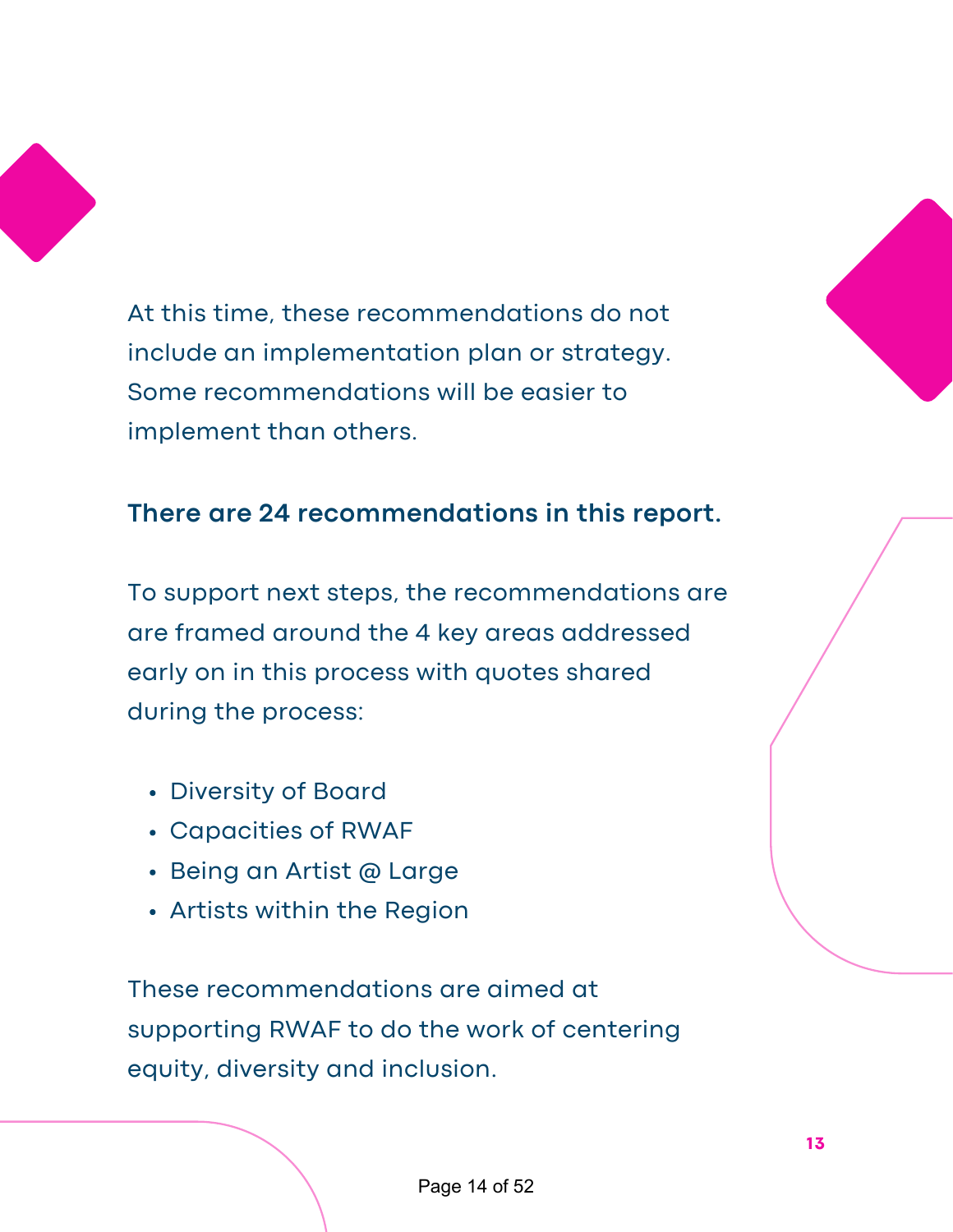**"It was amazing to receive confirmation that all of the board members are white because I've had my suspicions. As an artist who creates music that is recognized as a black genre and appeals to a younger demographic I've often wondered if that played a role in how these "artists" viewed my craft. There needs to be it can be very frustrating and more representation because hurtful."**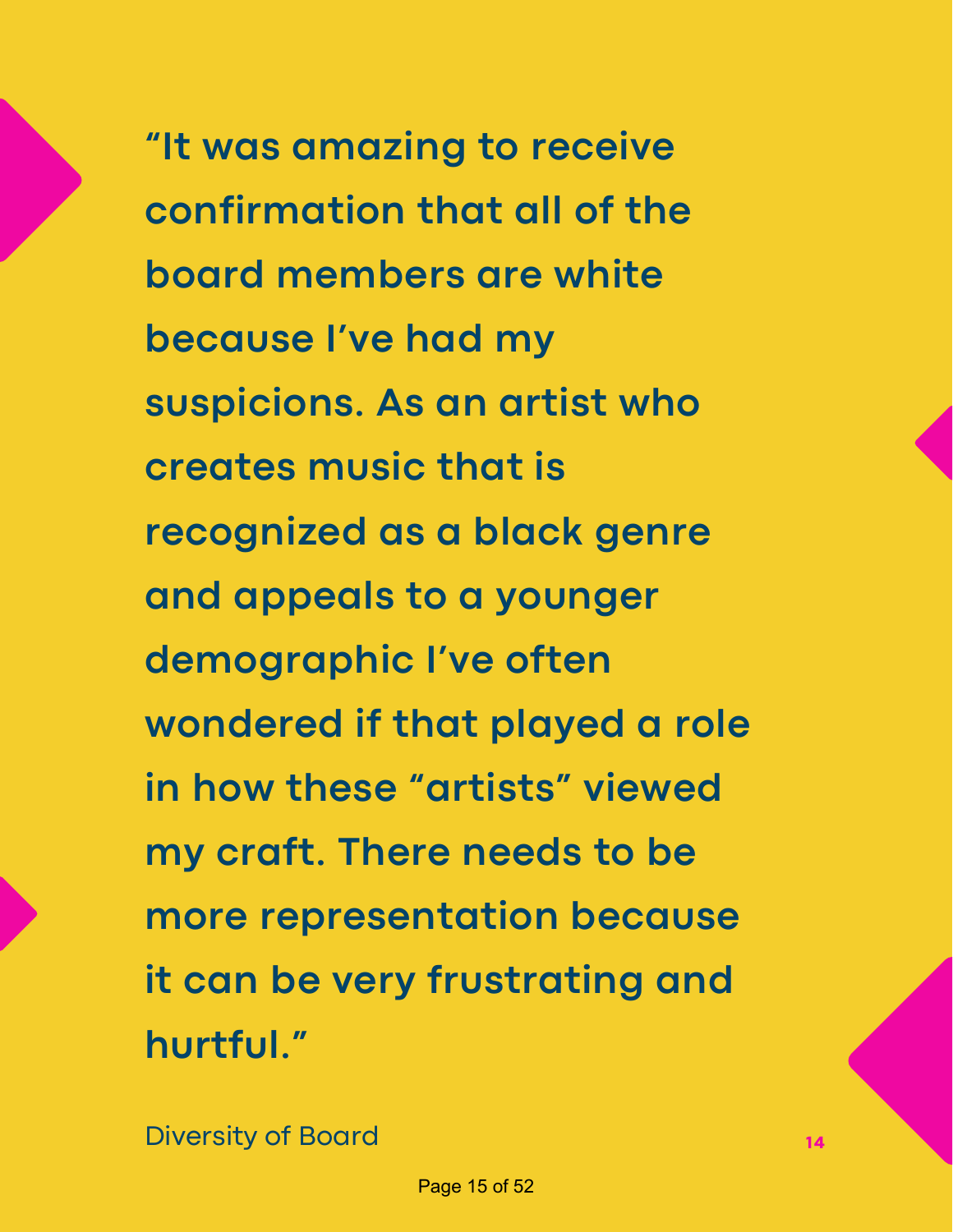# **Diversity of Board**

 **Recruit and onboard a cohort of racialized board members with effective support from external EDI Consultant** to build better practices and structures for RWAF moving forward including compensation for specific EDI work, addressing macro- and micro- and accountability measures for when aggressions behaviour, governance policies conflict arises

 **Evaluate the effectiveness** of the existing governance structures of RWAF

 **Assess the logistics and responsibilities** required of Board Members, such as time of meetings, where they are held, the requirements of each Board Member to review each application, the time commitment to attend meetings as well as participate in committee meetings, board terms

 **Initiate anti-racism and anti-oppression training** for all Board Members and staff

 **Centre transparency and reciprocity** when building relationships and partnerships with community members and artists so that the Board Members and RWAF are not seen as an opaque and faceless entity

 made for the Diversity of the Board section, it was taken the existing Board Members and the work needed to move the Board to being more diverse. When approaching recommendations into consideration

 **That work is not simply a numbers issue.**

 There are several actions needed, not all can be completed on the same timelines or with the same amount of considerations and effort.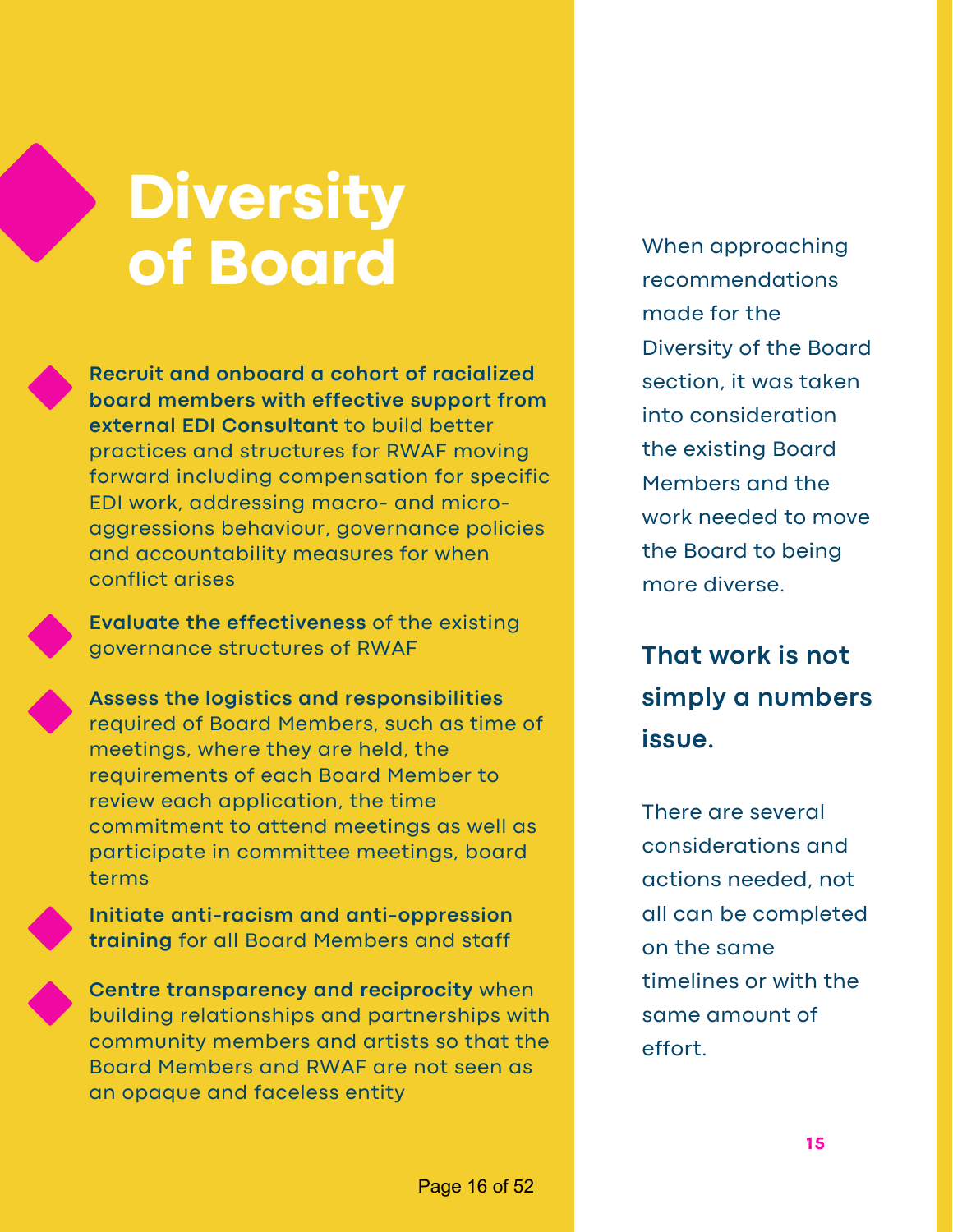"Are they willing to rework this system? So that actually fits the needs of board members who cannot afford that luxury of skipping a day of work?"

 **"Thank you for verifying that the board is all white. I completely sure. I had always suspected this, but wasn't appreciate the transparency."**

 **"I would have felt very uncomfortable if even one of the white Board members was here and would have likely said less than half of what to said today."**

 "I'm worried that what is shared today won't actually happen. I really don't expect much to change at RWAF."

 **"It has been the same people on the Board for years, we need more people who look like us to understand where we are coming from."**

 "It doesn't surprise me that the Board is entirely white. I am going to write to them and let them know I want to be on the Board."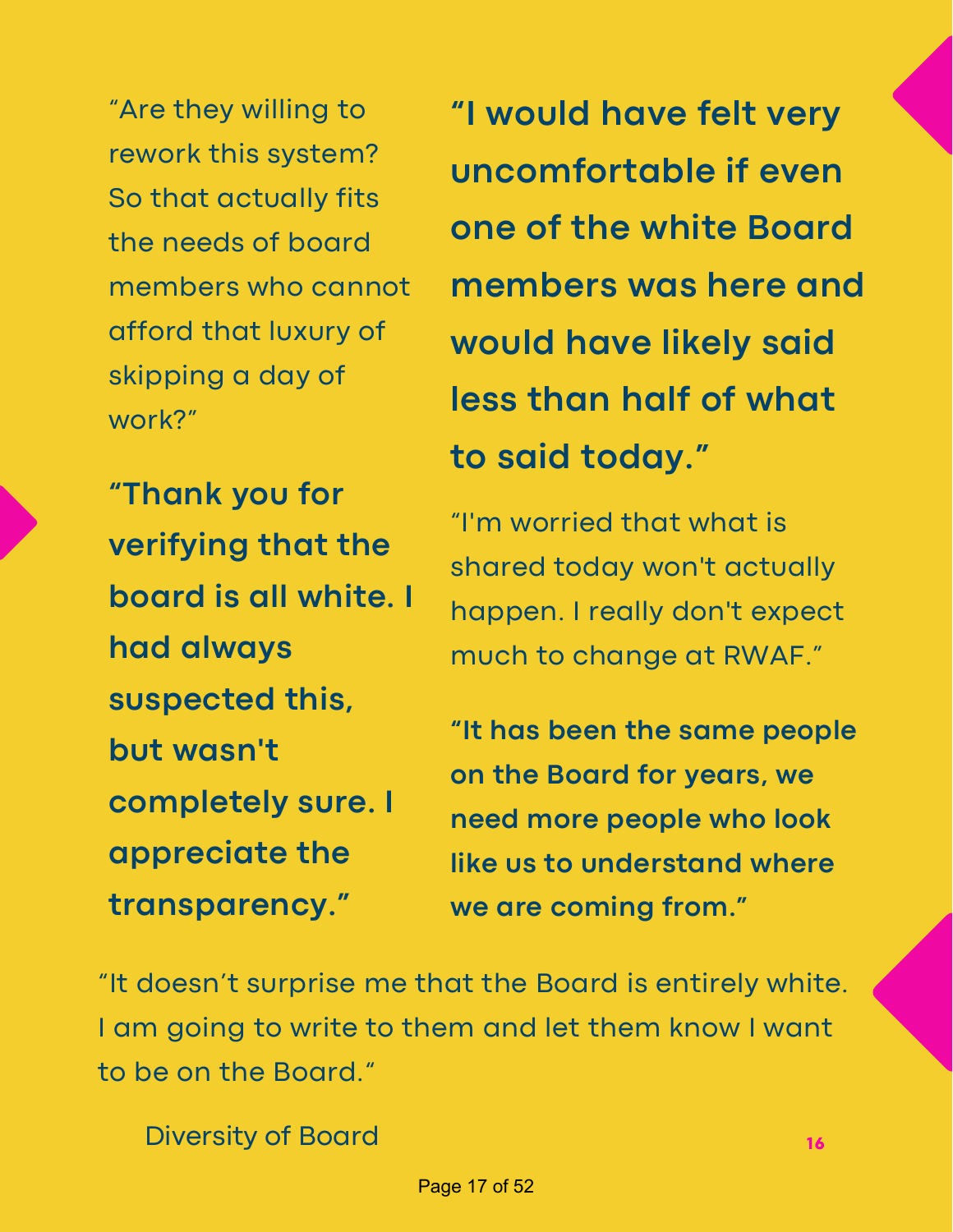"None of them  **understand the diversity of the community, <sup>I</sup> am permanent** the only Black person.  **How can they talk about members first!" diversity?"**

 **"None of them "Start with hiring BIPOC** board

 "It was amazing to receive confirmation that all of the board members are white because I've had my suspicions. As an artist who creates music that is recognized as a black genre and appeals to a younger demographic I've often wondered if that played a role in how these "artists" viewed my craft. There needs to be more representation because it can be very frustrating and hurtful."

 **"I talked about my own method of noting any equity or diversity topics that are included in each application. And purposely bringing that up when reviewing the content with our board. But it's not lost on me that we are an all white board, and we must diversify to better represent the artists that apply for funding."**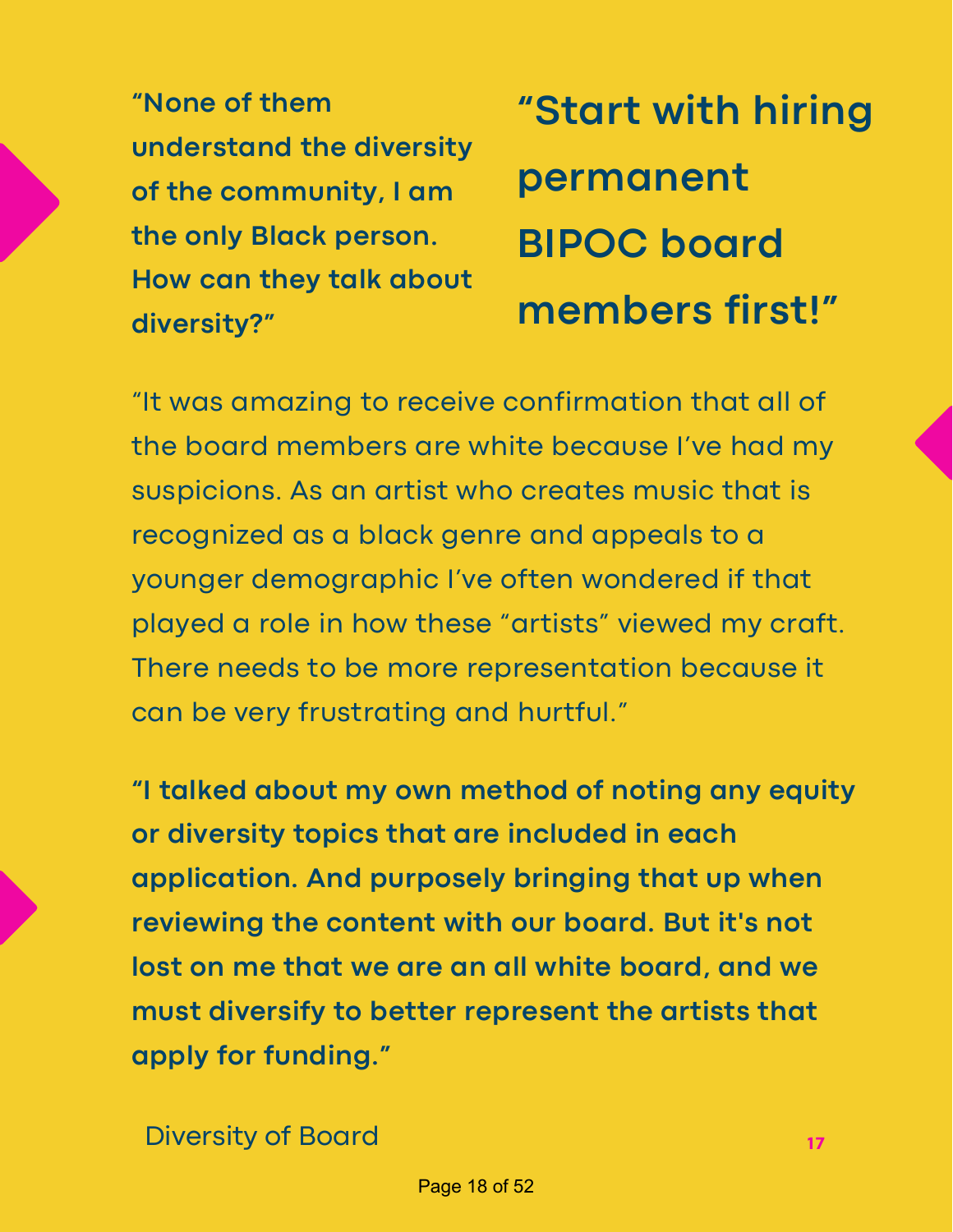**"...people are more willing to create new structures and communities on who and what they care about than walk into a situation where they know, from previous experience, how much being a visible minority on an all- white board can ask from them in terms of emotional labour. I just haven't gotten the impression from previous conversations with the Board that there's an awareness of this ask on people's emotional labour when they talk about diversity and diversifying."**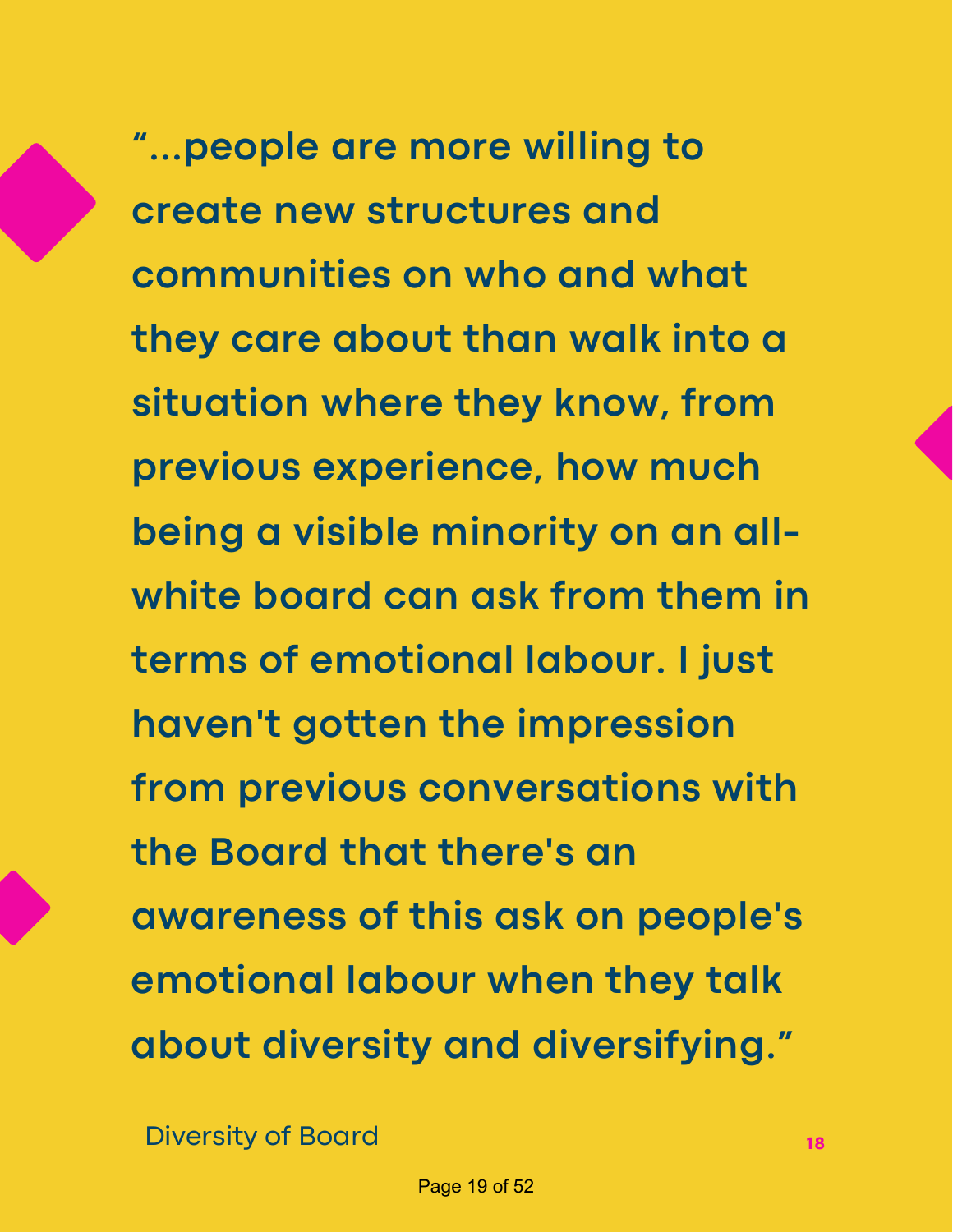**"I wonder what Board diversity can look like when there's different expectations or roles people can choose membership - say a member who can volunteer to run the within their non-meeting attending board grant workshops and community engagement. "**

 "To hang in while we work through this current process - to permission to feel not knowing where it's taking us - to be hopeful that the end result will create a more vital, more give myself uncomfortable with representative board."

 **"I haven't recommended joining the board to friends who've asked for all of these stated reasons - ask on emotional labour, macro/microagressions, and unpaid labour."**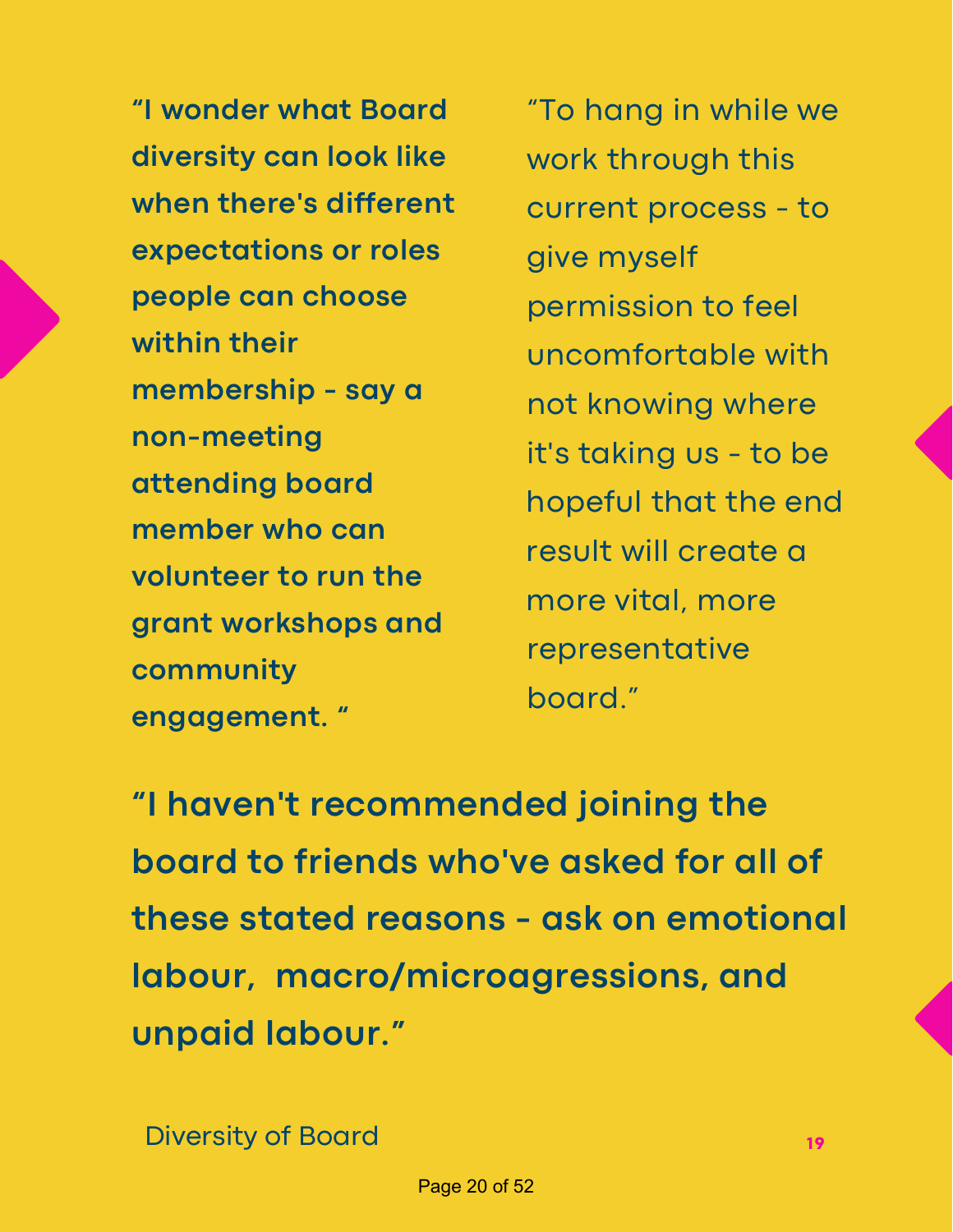"I'm so proud to be on this board and was excited to be part of it. Seeing all those white faces around the table is a Still, we're a group of willing to volunteer our time to do an interesting, vital job within the arts bit embarrassing. well-meaning, artloving individuals; community."

 "I agree that we need to better reflect our community within the board. I would be more than happy to give my seat to anyone who can meet the diversity required."

 **"I see moving out of my spot on the Board to make room for an IBPOC member."**

 **"We should aspire to 6 out of 14 being IBPOC, with 3 of those being Indigenous. Maybe our most pressing work is to increase the diversity on our board - AND to consider how we might reconstruct our processes for applicants"**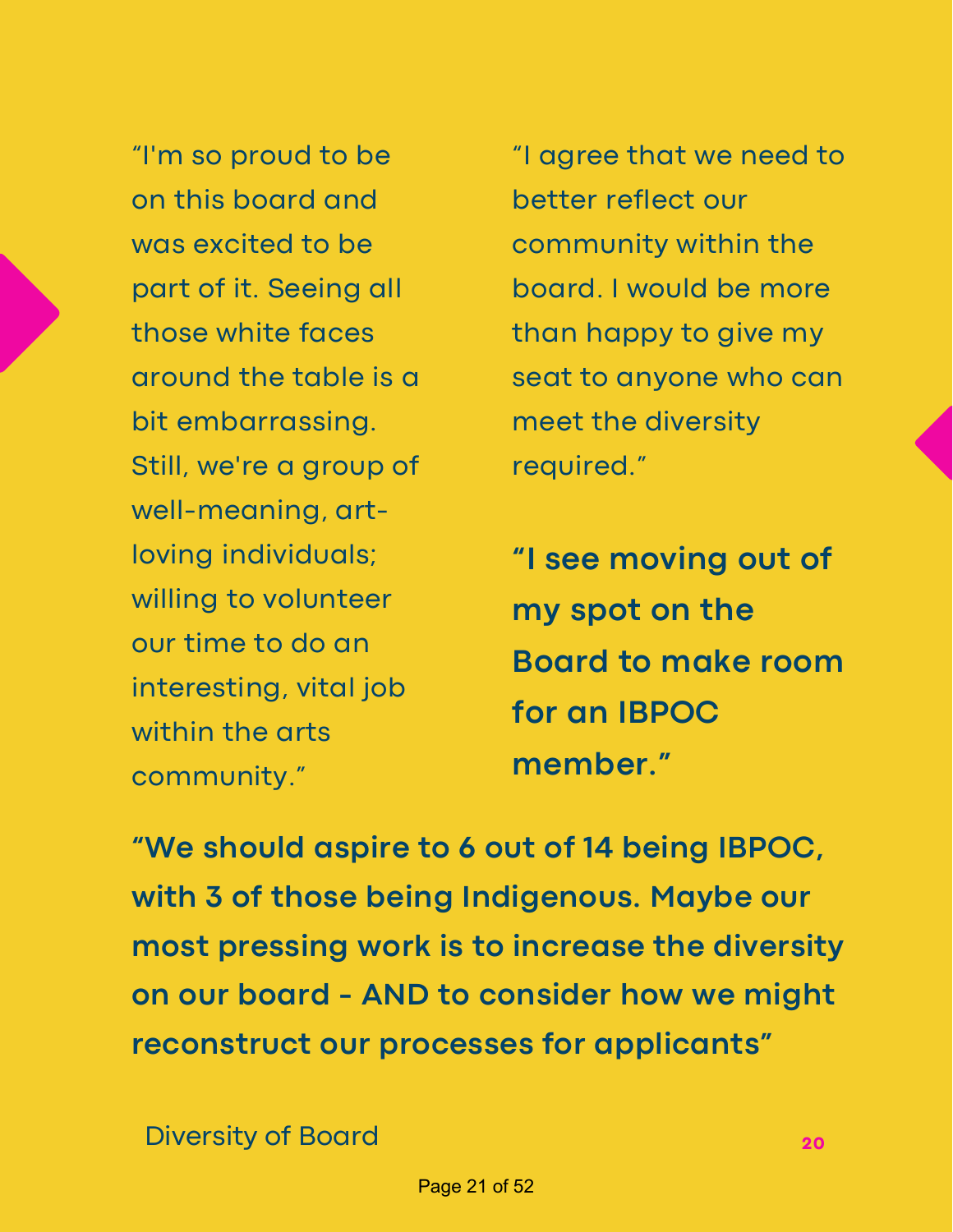"The board is set-up to serve the needs of senior corporate/academic or retired membership. Meetings mid-day, mid-week stretching into school pick and dinner prep time preclude involvement of certain people. That said, it takes a significant amount of time and expertise to be an effective board member which often comes from the senior corporate/academic or retired community. Change makers spend their time making change not sitting on boards and young up-and-coming artists often have more pressing artistic or life priorities for a mid-week afternoon"

 **"I've mentioned this to the Board before when topics around board diversity have come up - I personally know a handful of fantastic artists in the community who care deeply about arts in the Region. However, they couldn't afford to be a volunteer board member. There's already an economic barrier built into how the board itself is structured."**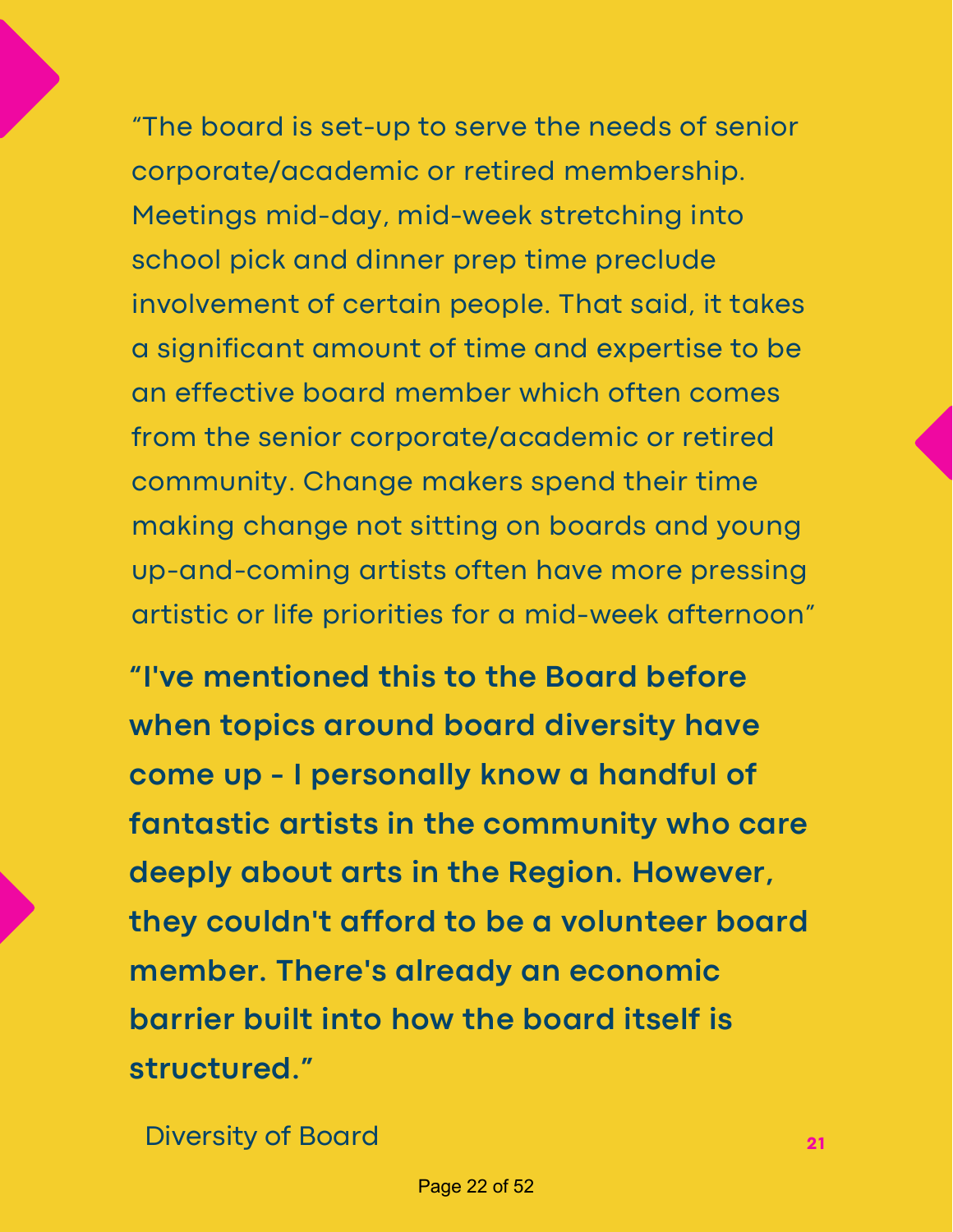**"Do we as a board need to undergo some kind of rigorous anti-racism training ourselves, to honestly engage with this process. And, what are the next steps?**

 **Executing new operational or IBPOC-focused grant programs; succeeding in finding, attracting and retaining a meaningful complement of IBPOC board members; and developing the onboarding and communication tools needed to bring all of this about feels pressing, overwhelming, and still a long ways granting strategies, especially off."**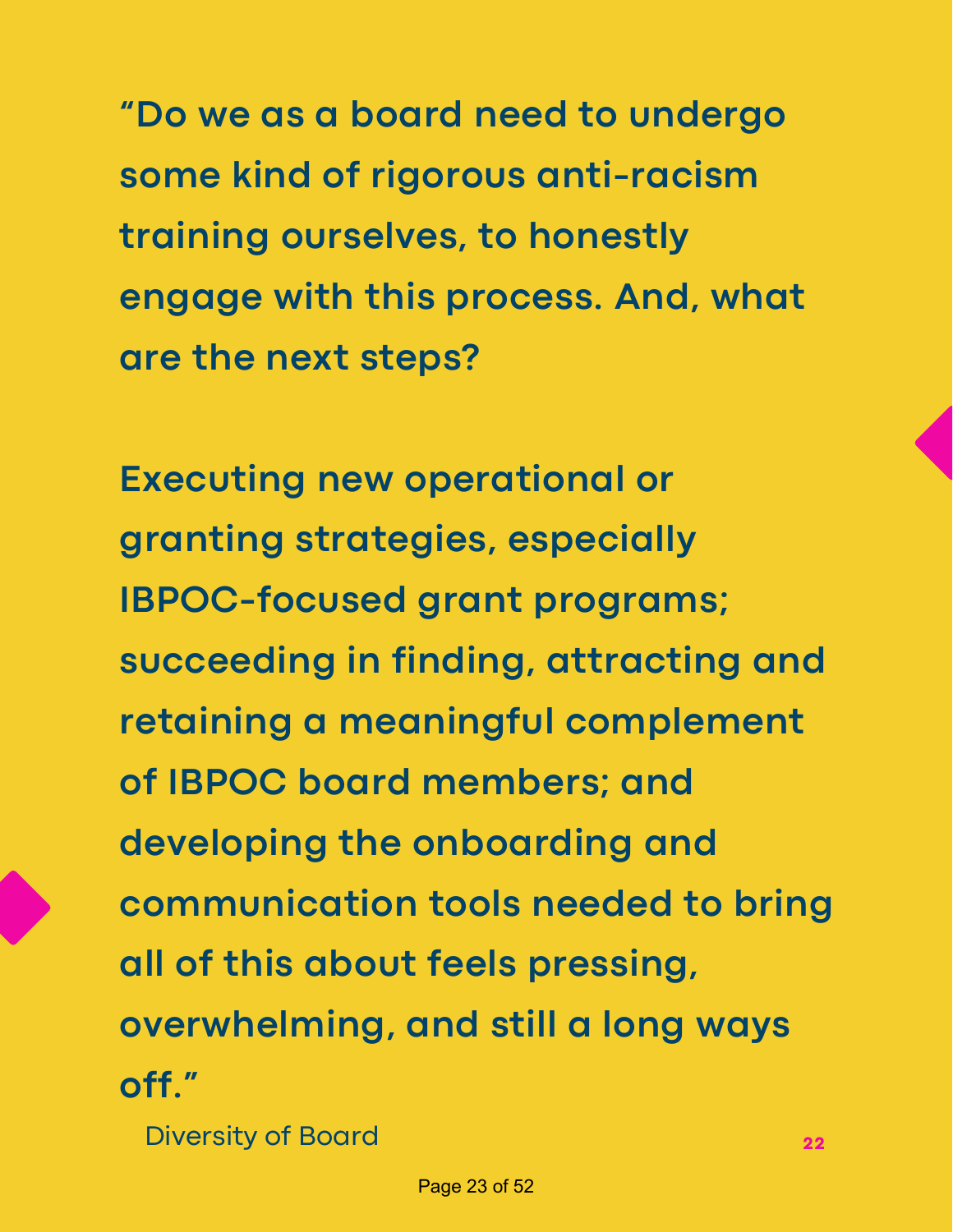**"I would rather someone who really understands the culture when they read an application not just because they don't want to be called racist."**

 "Struck by the prominence of Indigenous concerns and needs. Not objecting, but curious how it intersects with what I know are large Arabic and Black communities here as well. I recognize the dangers inherent in ranking one group's needs against another."

 **"I volunteered for this. So I actually reached out for this. And I don't know I'm sure if I was a person of color. And I reached out to the board to be on it that they would have said yes, after they looked at that person's artistic credentials, just like they looked at mine."**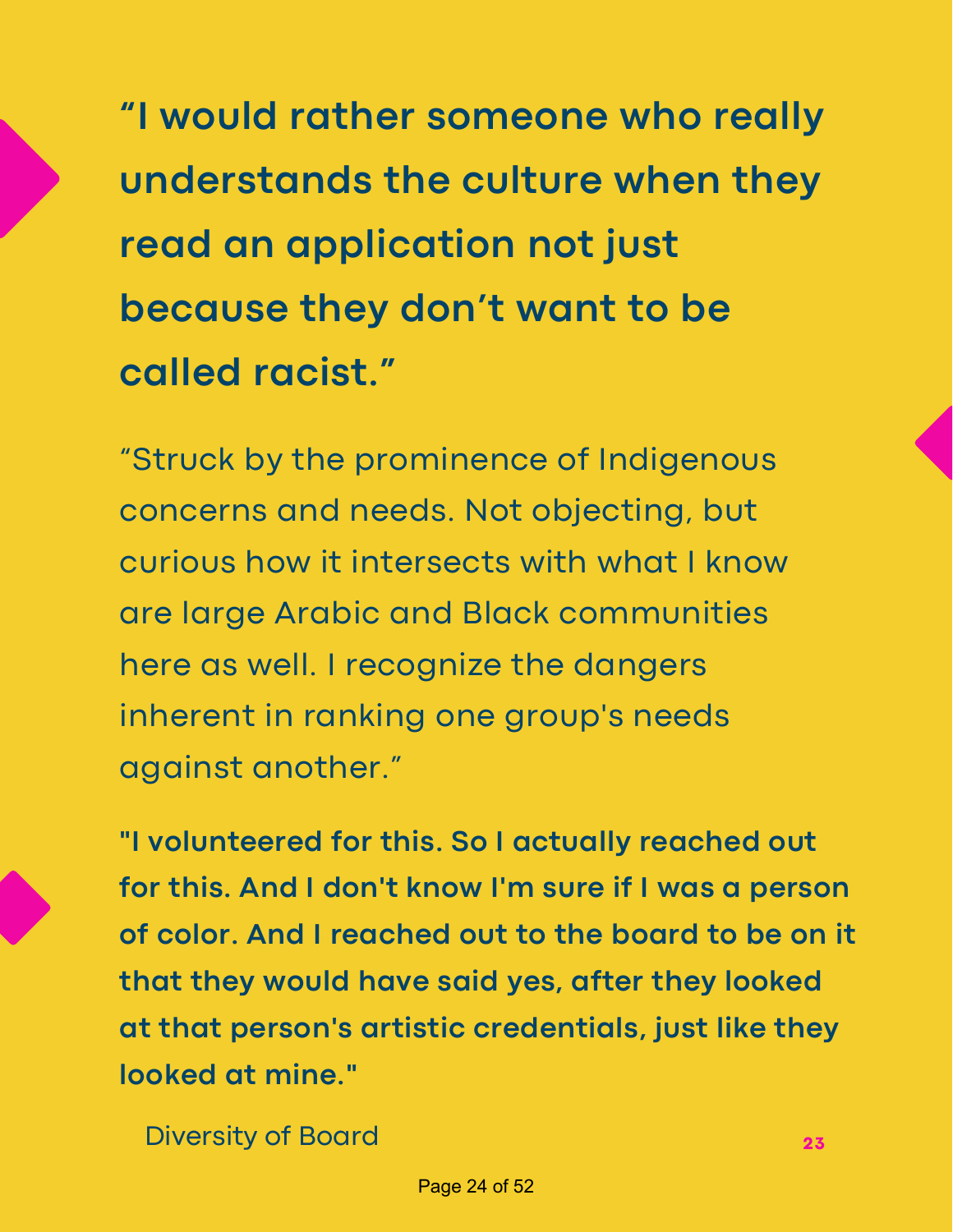**"My imagined future for the RWAF is outside its current vision, mandate capacities. The RWAF is doing what it is tasked to do. I am not sure there is a current desire for the Fund to do anything more than what it has been mandated to do and to perform those tasks to the best of its ability" and operational**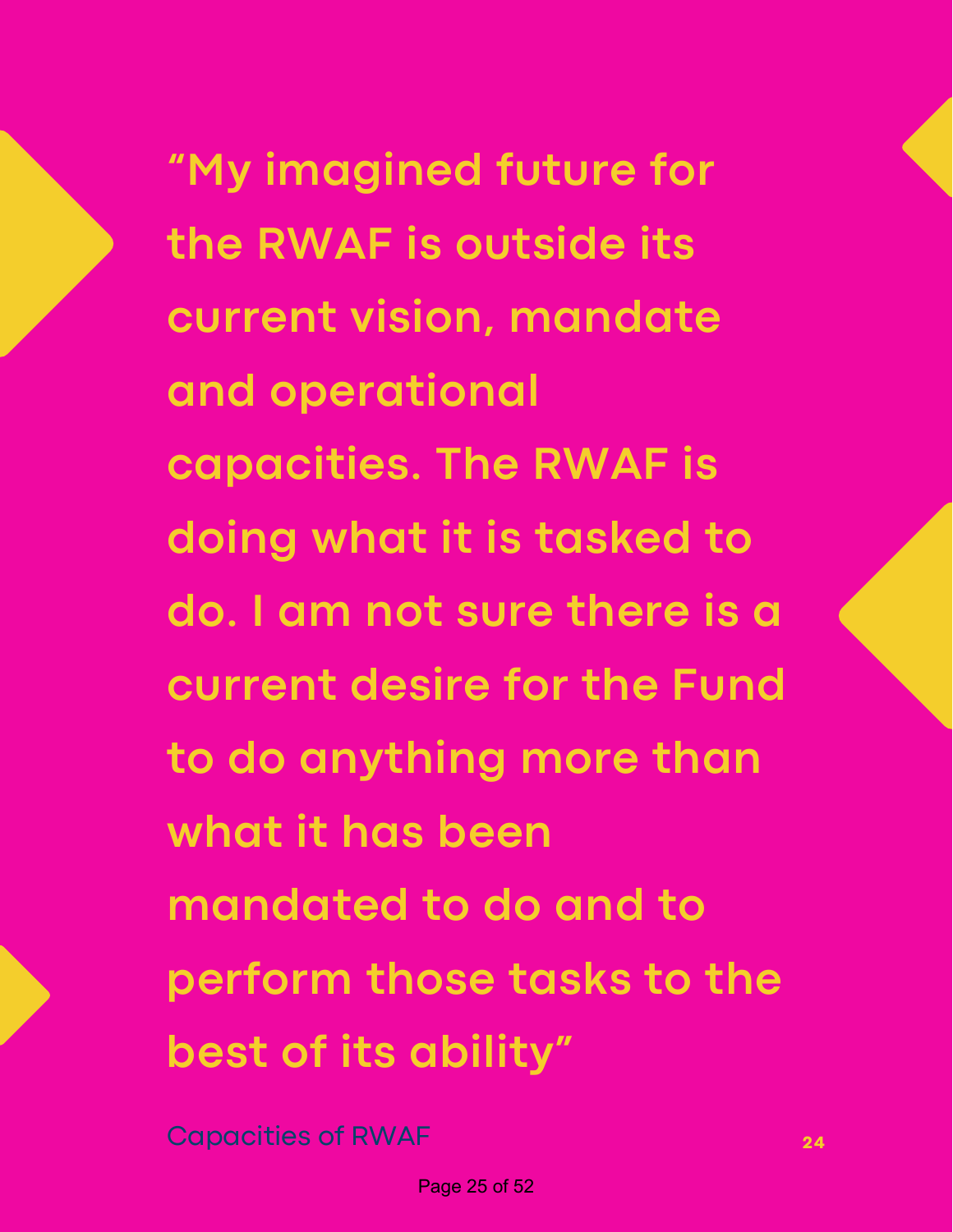# **Capacities of RWAF**



 **Partner with community-based organizations** to broaden outreach, recruitment and connection to groups currently disconnected from the work of RWAF



 **Diversify funding sources** to grow RWAF's funding pool and potential impact within the region for example applying to provincial and federal funding programs, engaging with corporate sponsors



 **Actively participate and stay updated** with anti- racism initiatives happening within the region including municipal council, school board, police, universities



 **Create specific funding streams** dedicated a particular cultural group or anti-racism initiative and hire a curator to oversee that process and decision-making process



 **Increase efforts on data collection** to participate in research, advocacy and evaluation of funding impact including but not limited to race-based data, demonstrated value to intersectional communities, increased employment for Artists and region



 **Improve on application criteria** and outcomes based on priorities such as emerging/established arts, fine/community-based arts, size of project organization/budget, impact measures



 **Continue working with EDI Consultant** to build on the momentum and trust established during the EDI process

 Capacities of RWAF section, it was taken the number of times that Board Members challenges of their When approaching recommendations for into consideration highlighted the volunteer capacity.

 That being said, on RWAF considering their access to money, influence on Council and position of power as a funding these recommendations also acknowledge the responsibility and expectations placed body.

### These

 will likely require RWAF to rethink its recommendations existing governance structure and priorities.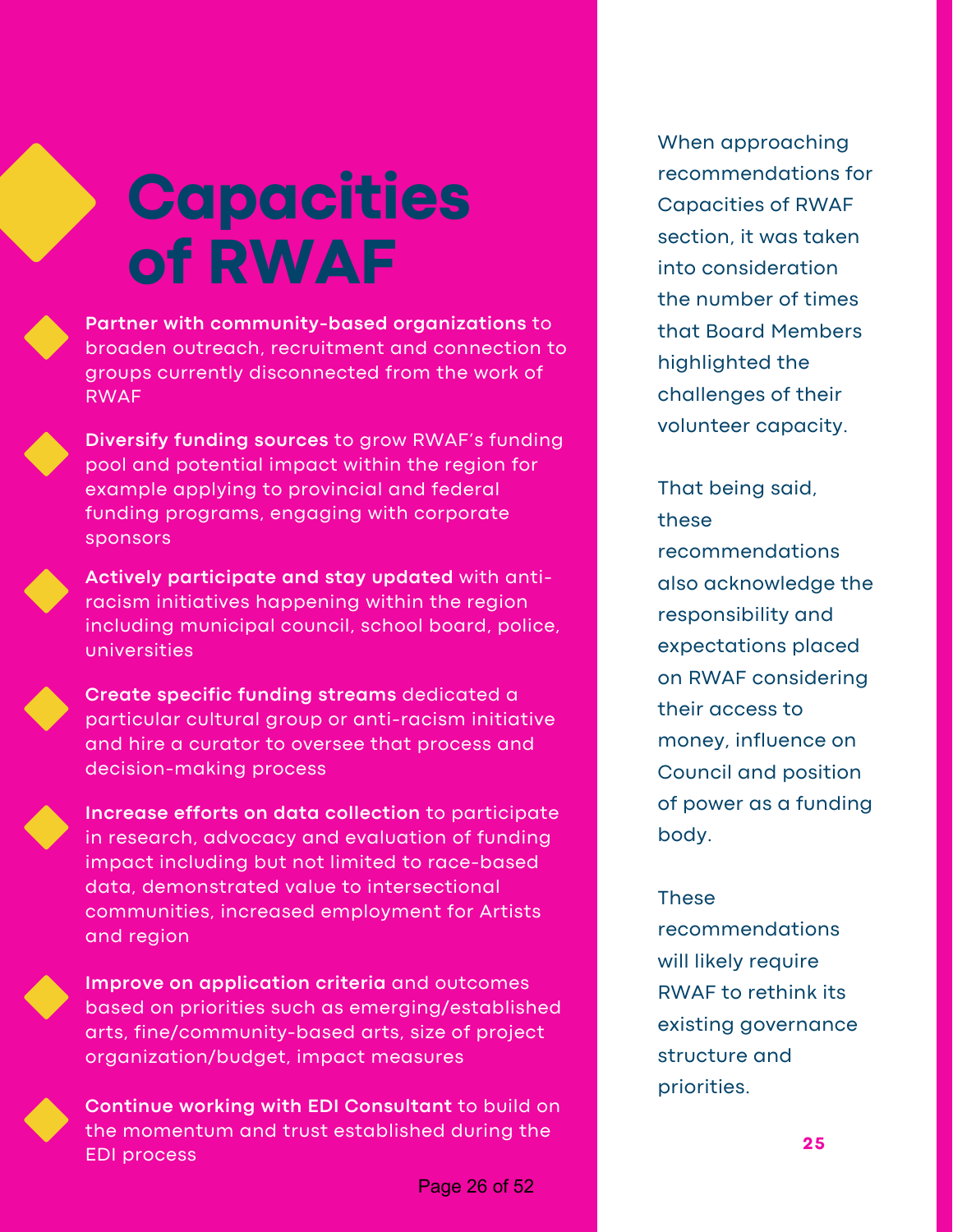"I envisioned the **"RWAF has occupied a lot over my two years as board** for artists in the  **president - essentially a** region, providing  **volunteer part-time job.** all kinds of  services and **The amount of time**  resources, more **required for the role is not** RWAF being <sup>a</sup> **of my time and thought** central resource **trivial."** Council really."

**RWAF being a** for artists in the all kinds of like an Arts

 "We have a huge quantity of creative activity in the region, with a diversity of kinds of artists, and many small producing companies. Each one scrambles to keep itself afloat; I wish the RWAF could make that easier [in] some way. We want working artists to remain in the region!"

 **"I think that public and private funds for the arts are going to be tough to come by, but I'm hoping people see the benefit to everyone by funding the arts, not just the artists, but all of Waterloo Region."**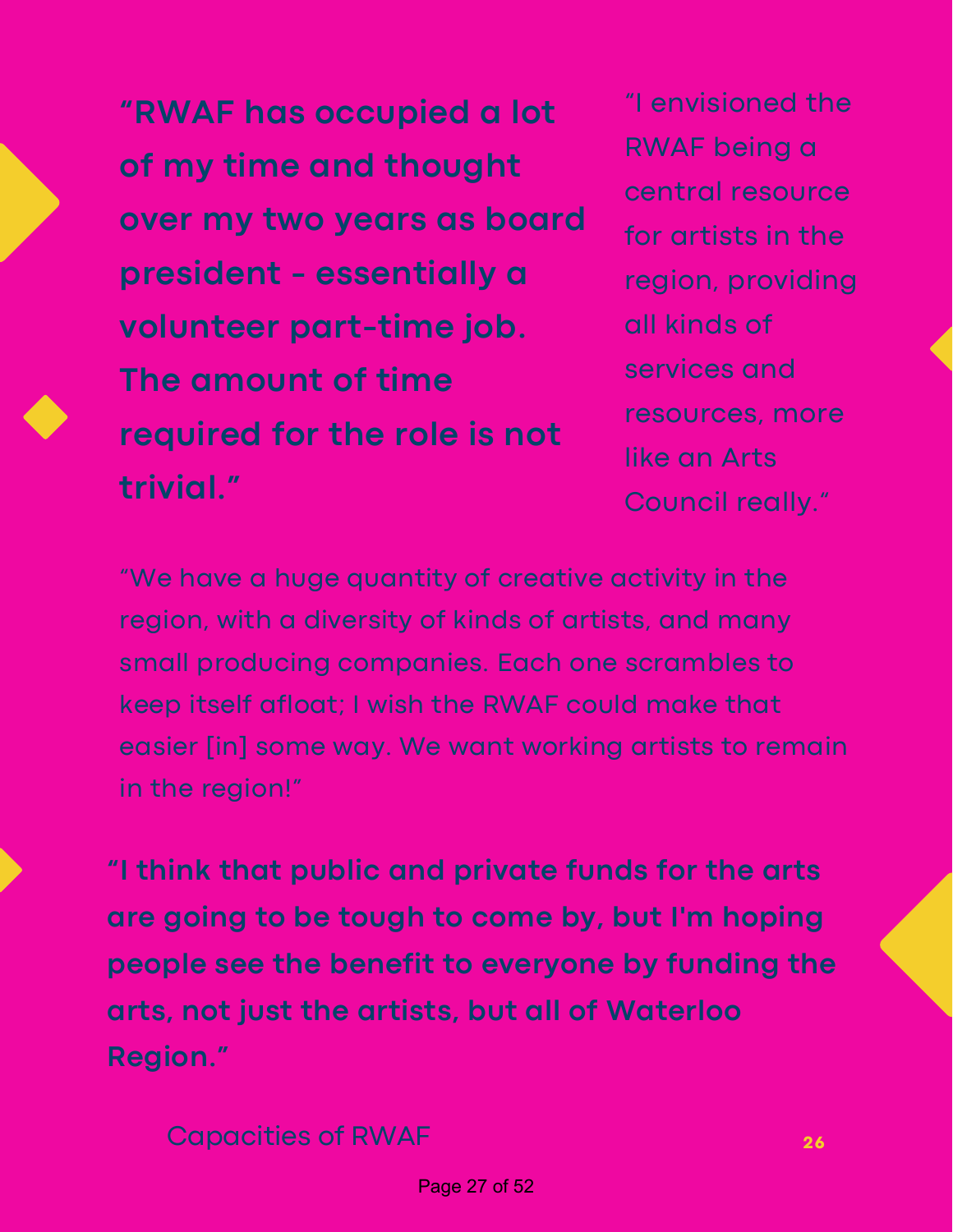**"I can envision a positive future for RWAF but I can also see it dying from bureaucratic shift in irrelevancy, priorities and budget cuts."**

 "There is a need to understand why this is important to the community who is asking for the funds. It may not get to the same numbers as another project. We need to understand their values, their identity, their culture, their background that exists within these communities."

 "I am fearful of specific pots of money for different groups, regions, or causes. At the same time, I know our current "cookie jar" approach is limiting. I know there needs to be some creative thought given to how we structure our granttargeted budgeting giving."

 **"We need to be funds - not noise about it." able to balance the waiting until people make**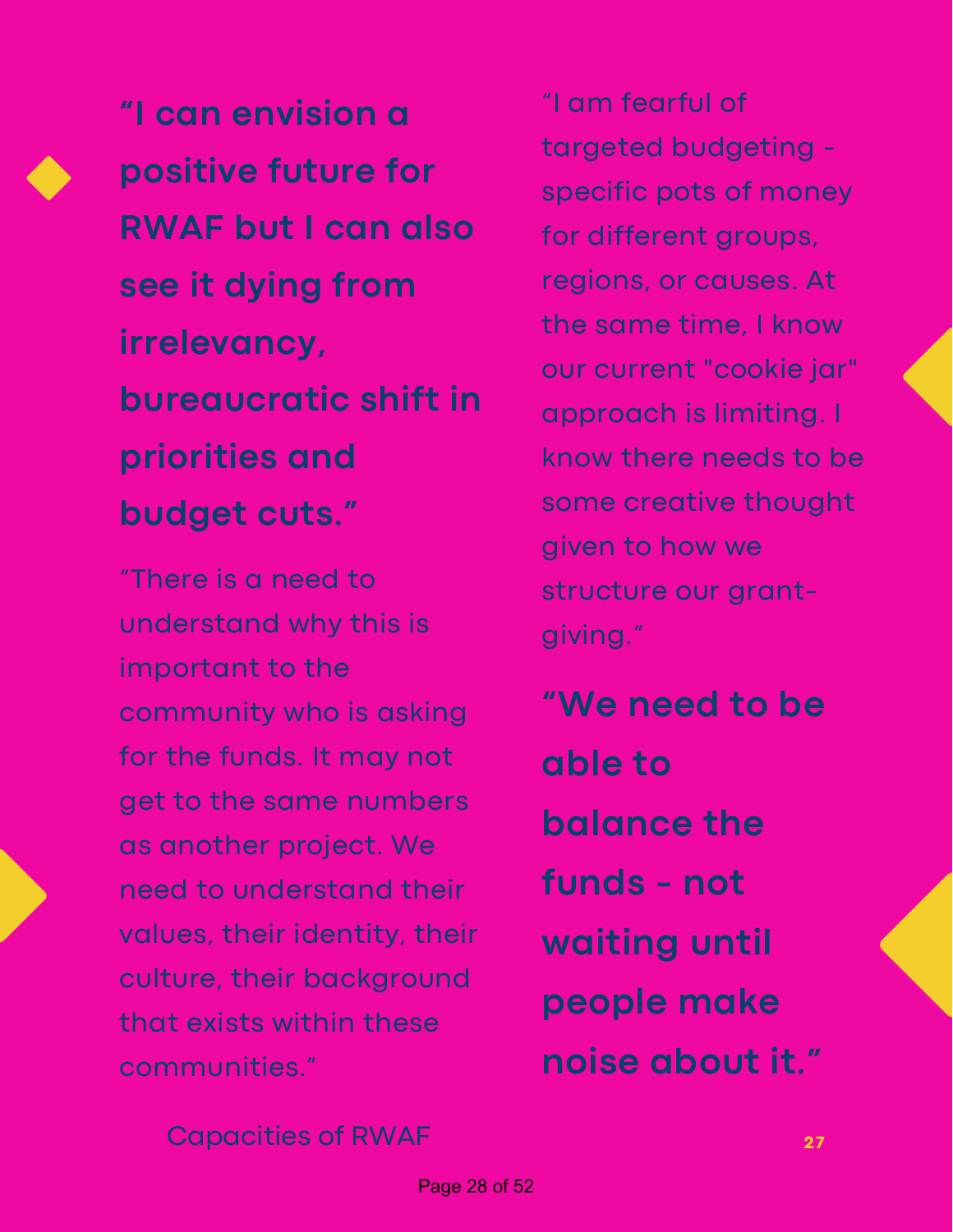"Engage with the and train them for  than just <sup>a</sup> contribution to **also support them to is one of them."** the region." having these conversations **organizations that immigrant** population **provide employment** 

 them to see the arts as more **language skills and "Engage with the** "I have been pushing them on having these conversations and I am going to keep and <sup>I</sup> am going to keep **support [the]** pushing them. The region is growing - seen as fastest **and train them for** growing in Ontario. We need them to see the arts as more than just a contribution to the region. But art can change the conversation in the region."

 "Supporting community centres, building programs to bring people closer, empower those that can support diverse communities with different languages."

 **"Be open to acknowledge the gaps followed with smaller steps in implementation of ideas to bridge those gaps."**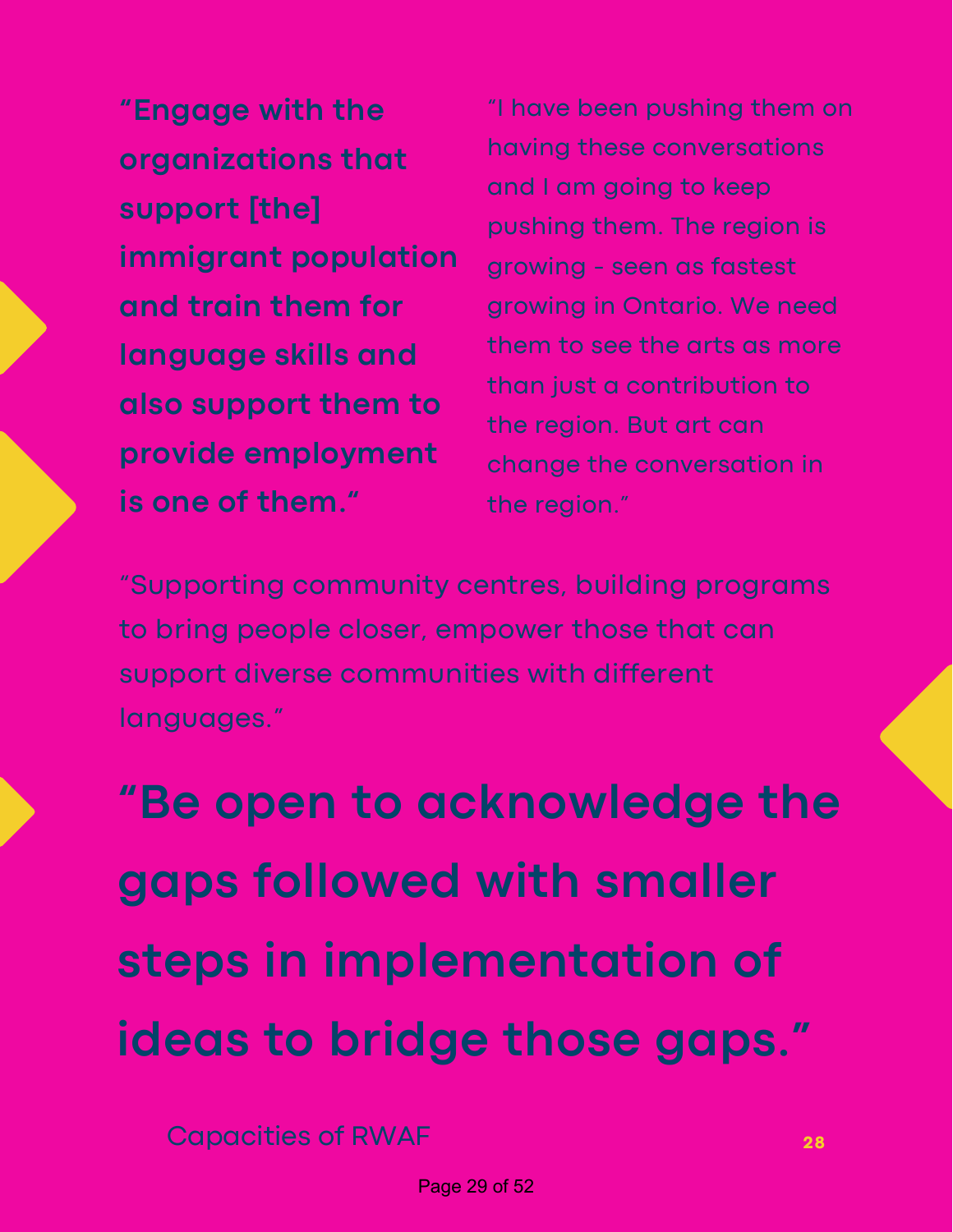**diversity and more awareness. Talk to artists in Waterloo Region [to] learn are going through. Mass level data needs to be "Educating the population about anti-racism about the challenges they gathered."**

 "I believe that keeping race- based data is a double- edged issue which could be helpful as well as hurtful. I feel as long as we're talking about it, at least we're keeping it on our radar."

 "I don't believe that anyone to be can't very well ask everyone involved in their project - could develop a those lines to include on the application form or final funding letter." our unconscious biases allows "ethnic-blind". We applicants to identify the racial/ethnic backgrounds of but....perhaps we statement of expectation along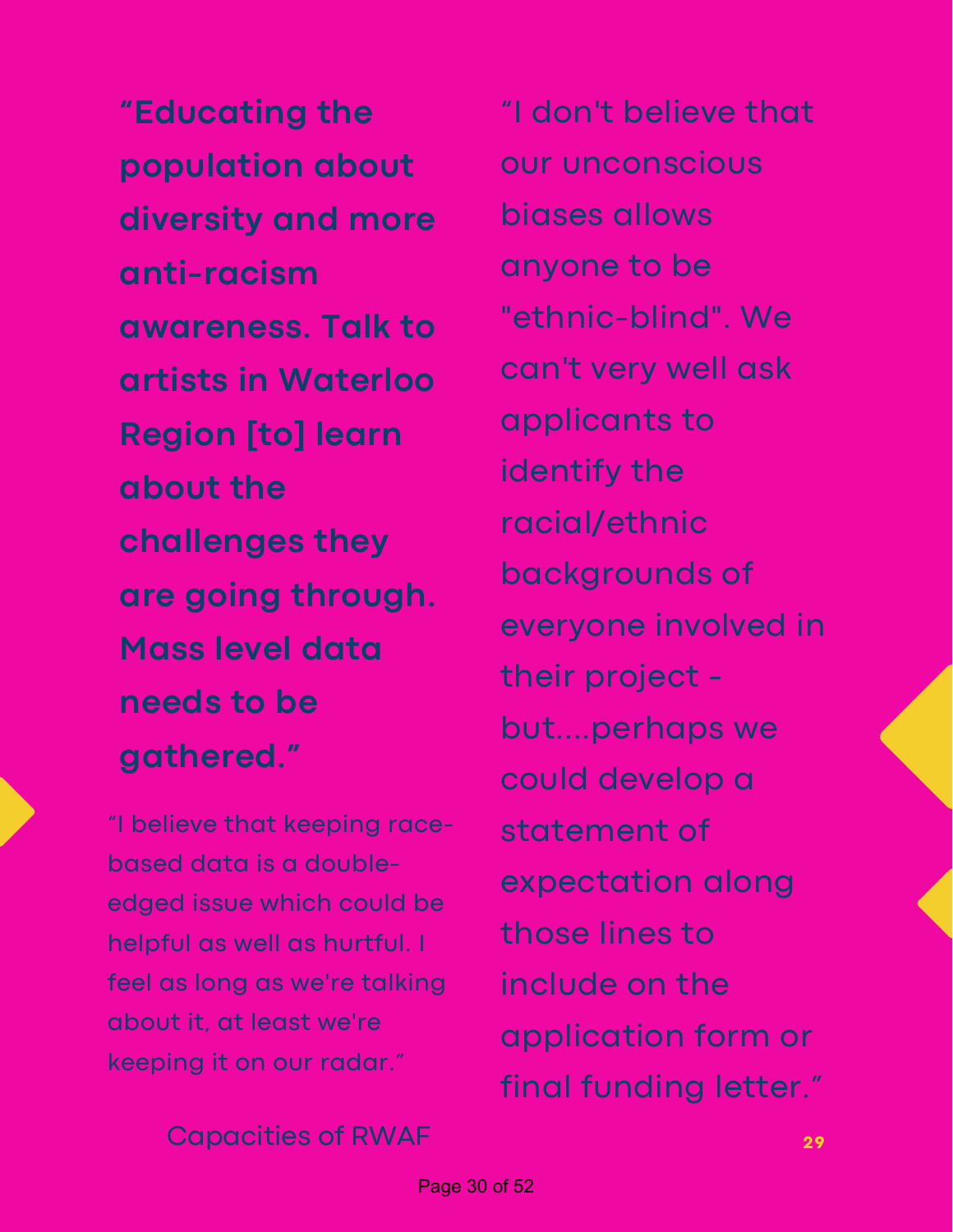"...for the RWAF to partner with non-profits such as KWAG, CCGG, The Museum, etc. to provide free or affordable educational programs and art studio courses to ensure that disadvantaged immigrant constituents have support for their artistic activity and continued dialogue with the culture of their origin."

 **"That we may need more volunteers and subcommittees to make changes/ improvements."**

 "We could announce a dedication of the upcoming round of grants exclusively to projects specifically targetting the rise in hate crimes and racism in our region. Some criteria would have to be formulated and publicized to ensure the projects were not just performative in nature. I can also imagine wanting to do some outreach to highlight what innovative might look like for such projects, or anyway to help applicants see their ways past creating something entirely didactic."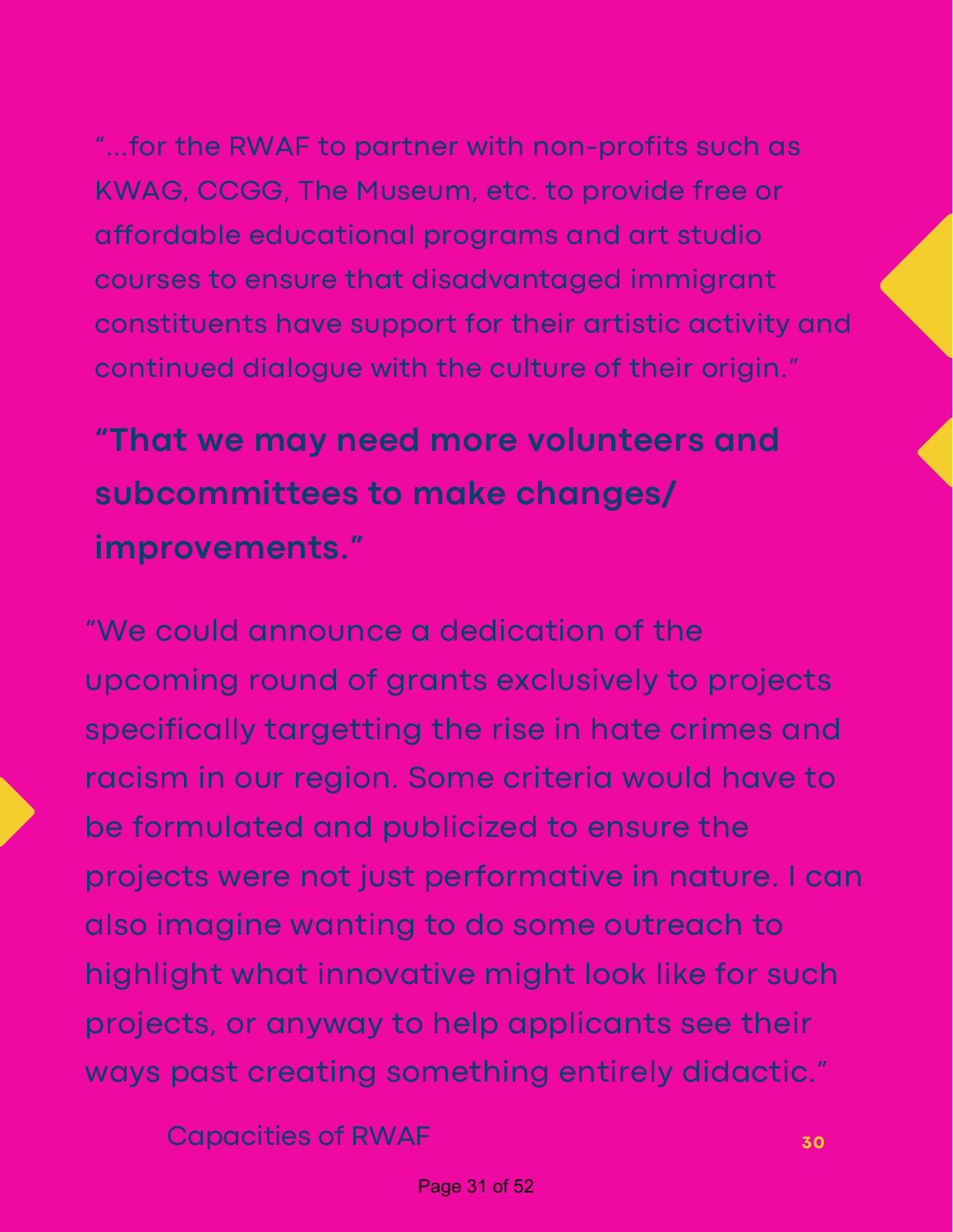**"The way the AF is currently set up, their goals aren't about making art happen like their but more so about bottom lines and slogan implies, ticket sales."**

 "The funds that RWAF offers aren't big enough to sustain a livelihood and usually goes to or big organizations, established artists it's unfair competition."

 "RWAF isn't prepared for big or radical shifts, but maybe small ones over time. There was a time when asking for Land they don't seem like generations ago, my have believed it." Acknowledgements seemed impossible, now enough. Three grandmother wouldn't

 **"I don't see RWAF doing much to advocate for the emerging artists in growth of the region."**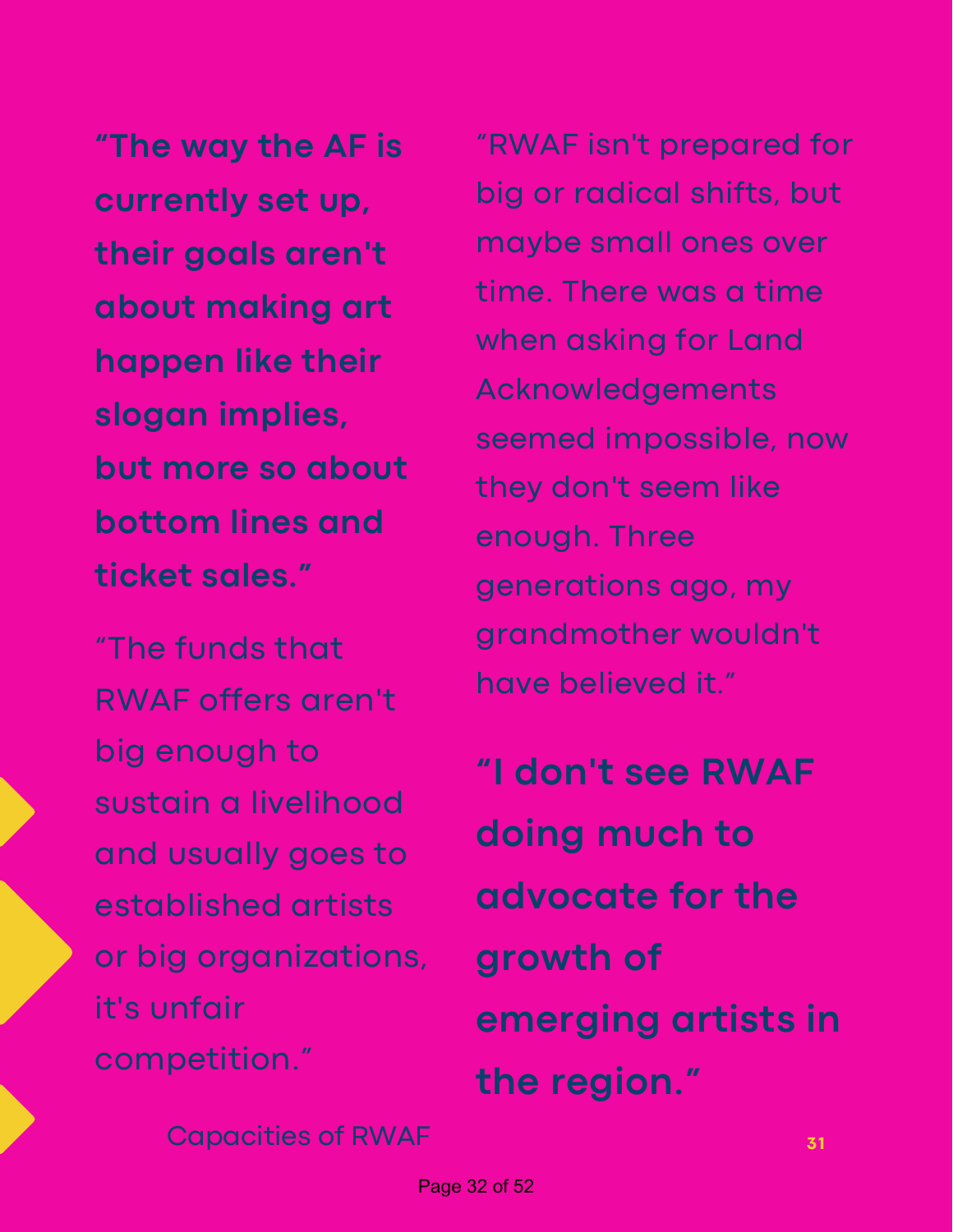**"...am i picked because I identify as IBPOC"? That is a troubling statement.**

 **We need to do a much better job of diversifying our Artist @ Large and board members so people don't feel [they're] a token addition."**

Being an Artist @ Large **<sup>32</sup>**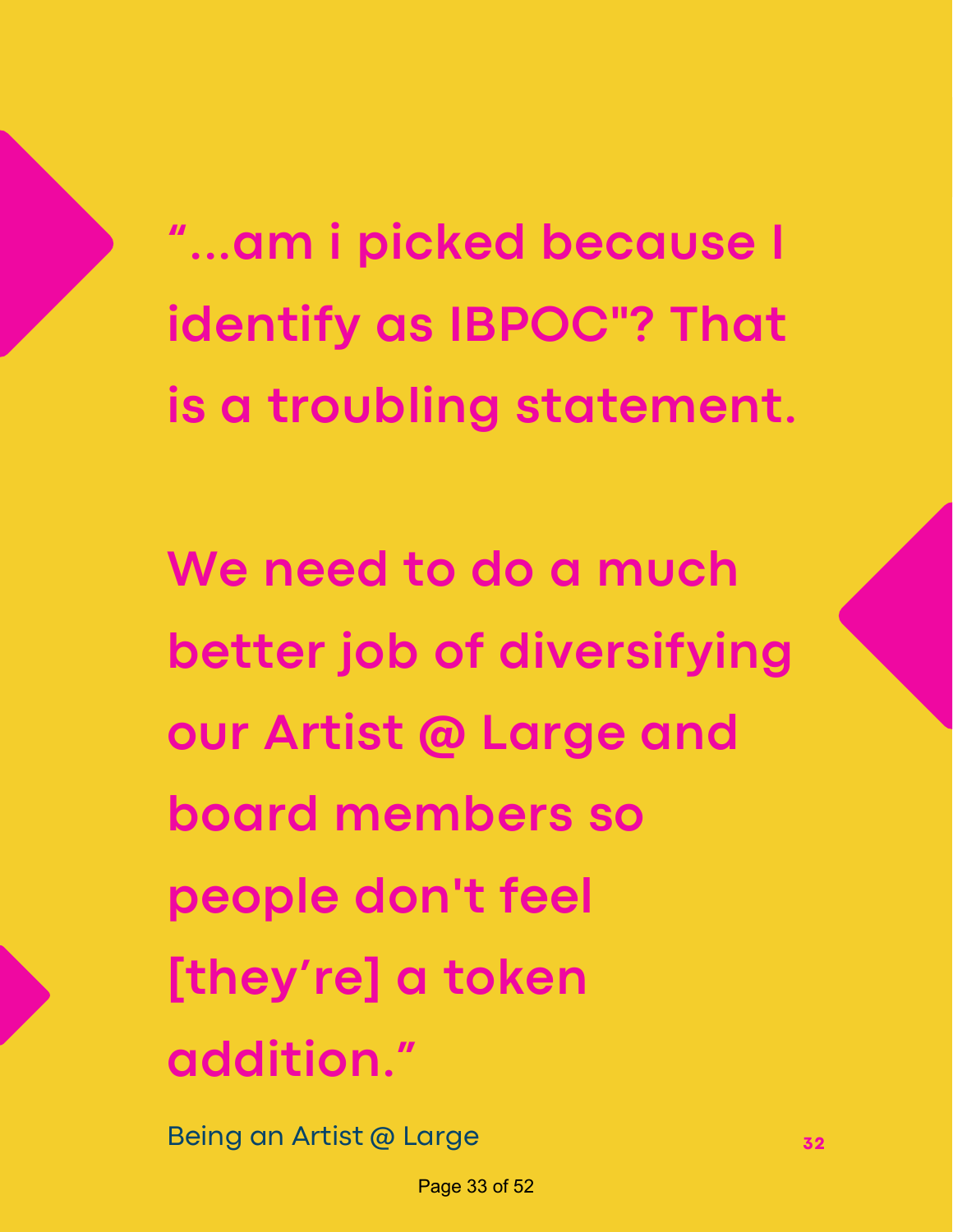### **Artist @ Large Being an**



**Rename** the Artist @ Large role

 **Shift majority of decision-making power** into the hands of Artist @ Large role

 **Created paid tiers of participation and commitment** within Artist @ Large roles



 **Facilitate value added benefits** for Artist @ Large roles such as peer networking and professional development





 **Create flexible terms and commitments** for Artist @ Large roles to create access to being a part of RWAF

 **Evaluate existing recruitment process** and network for Artist @ Large role

 the Being an Artist @ Large section, it was the Artist @ Large position is one that offers a great deal of opportunity to RWAF to shift their as well as to build a within their decision- making process. When approaching recommendations for taken into consideration that governance practice wider representation

 The Artist @ Large position as it stands has a bit more, but not nearly enough, racial diversity but without the same power or authority as Board Members.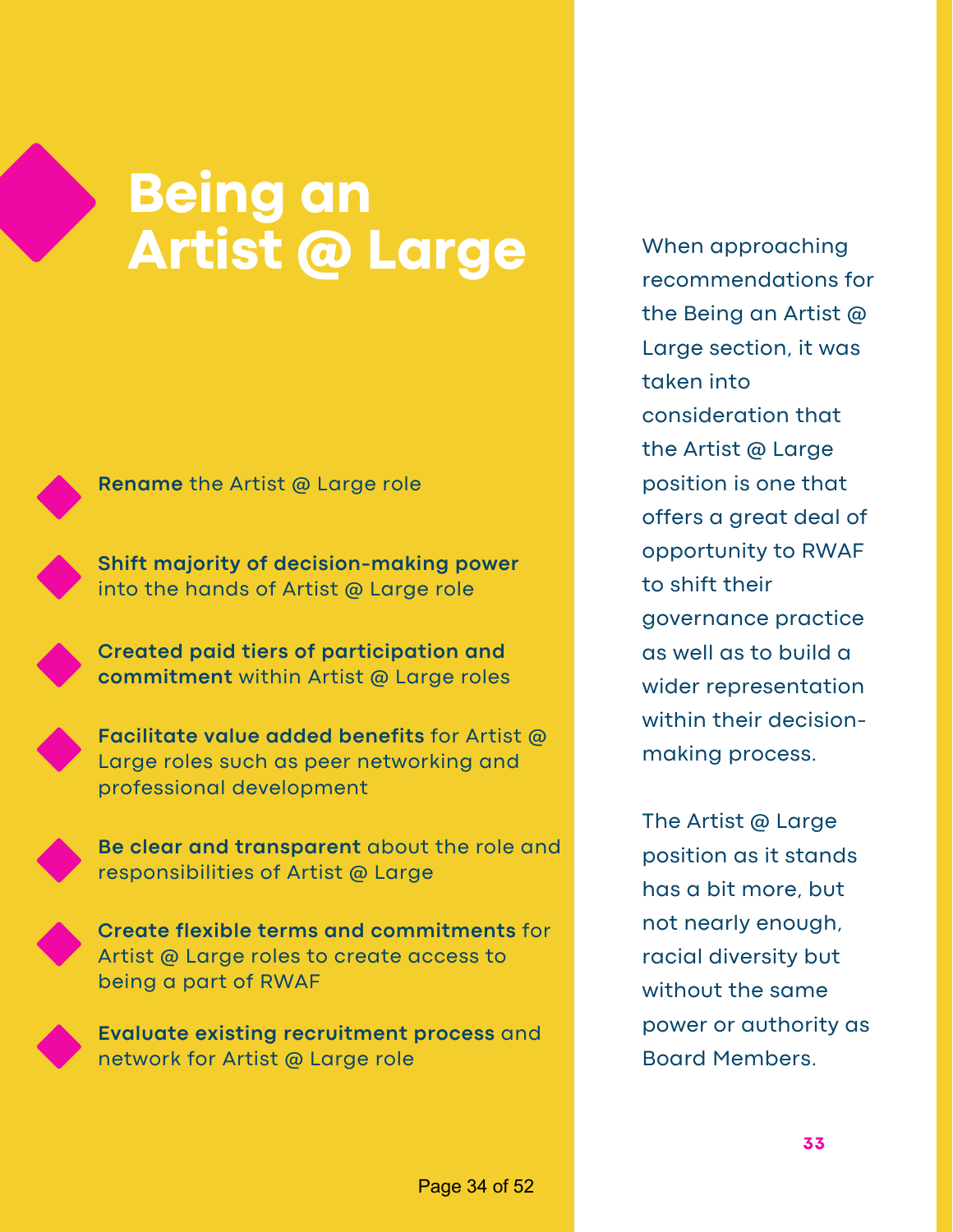**"Being on a** " To me, it  **labour, even if I** of onboarding, were paid, I'm  **not sure if I** @ Large  **would do it if I** advisors for the  **don't see the** tasks that **value of being much emotional** do a better job **value of being** they're going to **there."** undertake."

" To me, it **committee** underlines that I **requires so** think we need to advisors for the **were paid, I'm** preparing Artists

 "I was kind of interested in the artist at large, but there didn't seem to be a lot of wiggle room to, to make it fit with, with what my needs would have been. And, and so I just didn't respond, and I didn't apply it. And and I bet a lot of people felt the same way."

Being an Artist @ Large **<sup>34</sup>**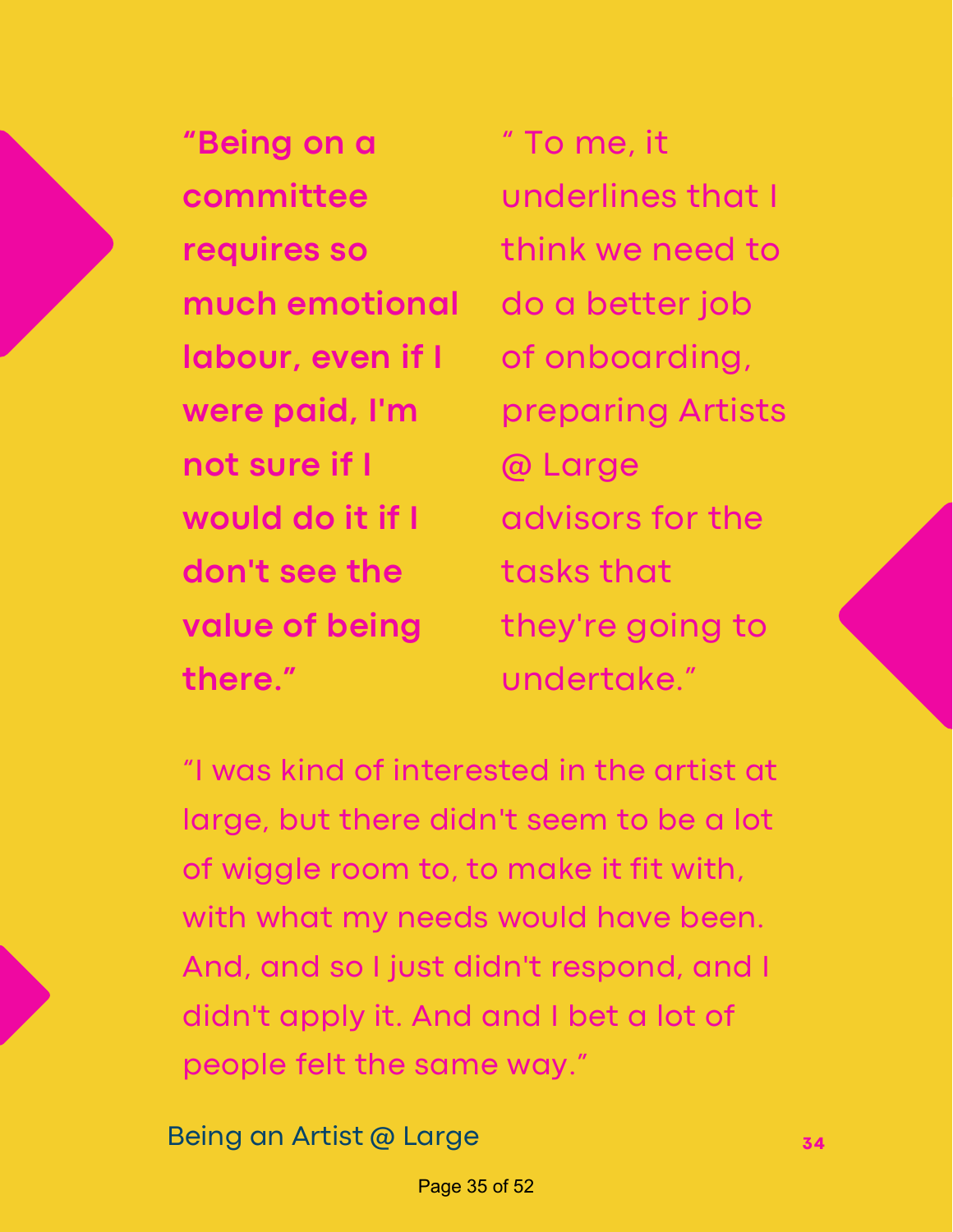"Being able to volunteer flexible time for an organization like this is a privilege that many Indigenous and Equity Deserving communities unfortunately do not have the capacity to give, especially for initiatives that require them to help fix systemic inequities within the organization. If part of your ask is to have board members from Indigenous and Equity Deserving communities come and help Arts Fund become more Diverse, Inclusive and Equitable – they should be getting paid for those efforts."

 **"I am just a volunteer, so I am not going to go out of my way to make changes"**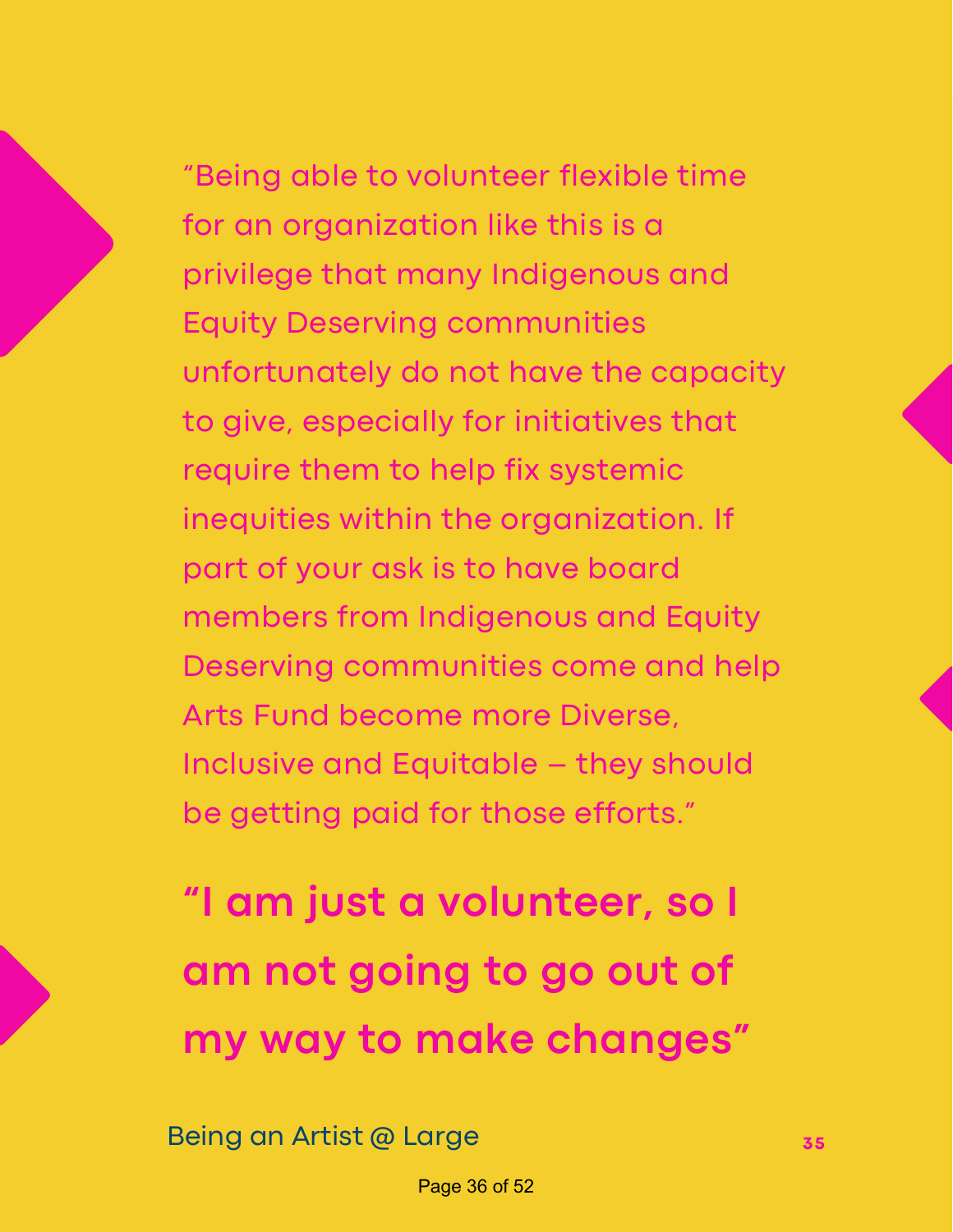"I am the only Black person here, you need to listen to me. I was pushing for specific grants to be funded. And it felt like the Board didn't like that I was 'aggressive'."

 **"I have immediately terminated my role as Artist-at-Large Advisor in only relationship with RWAF is to be a future grant fund my discipline/category. My recipient."**

Being an Artist @ Large **36 36 36**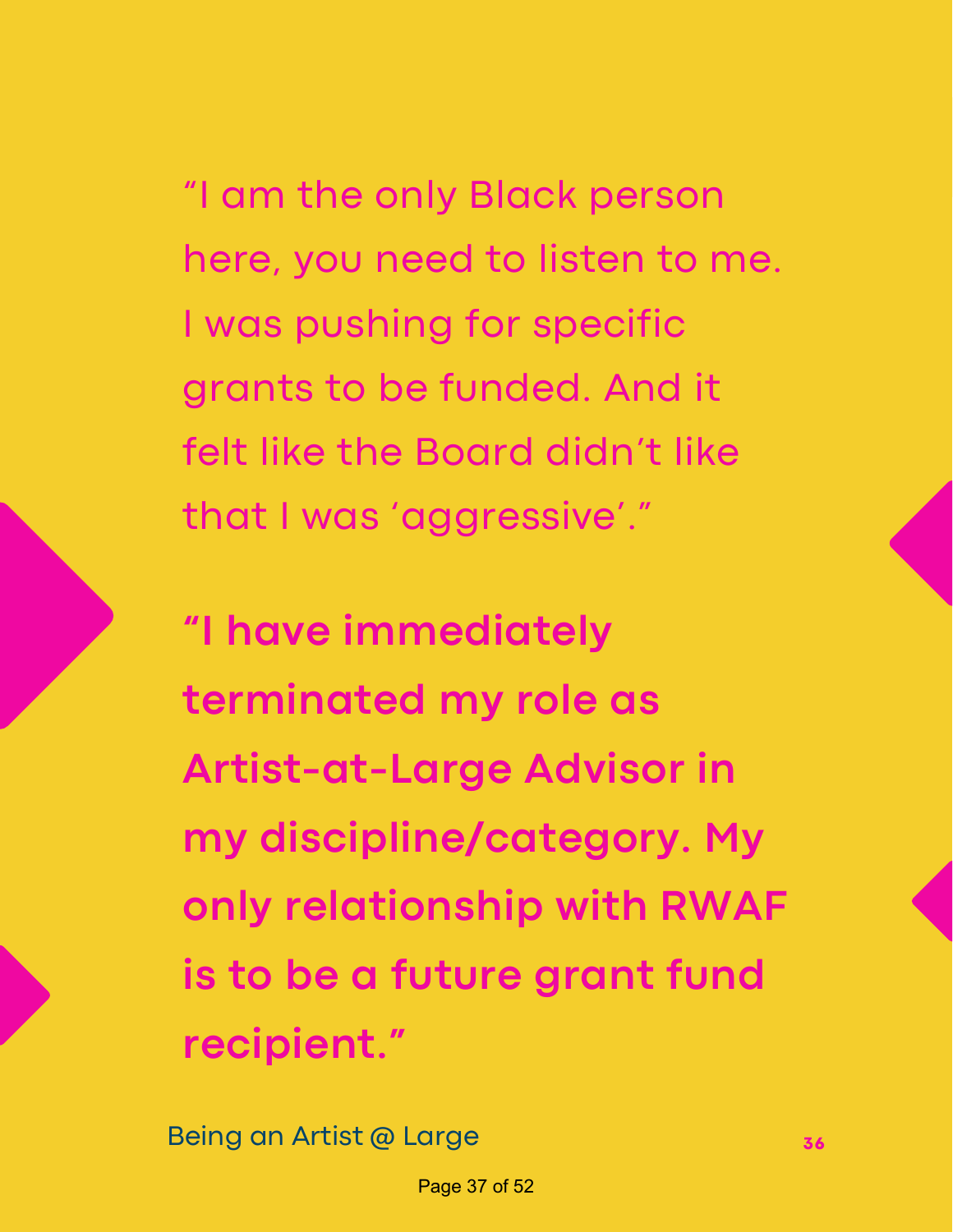**"I know we need to do much better in onboarding A@Ls. We could consider being more like gatekeepers and less like decision- makers ourselves - a shift in how we operate, giving the A@Ls more agency and autonomy." preparing and**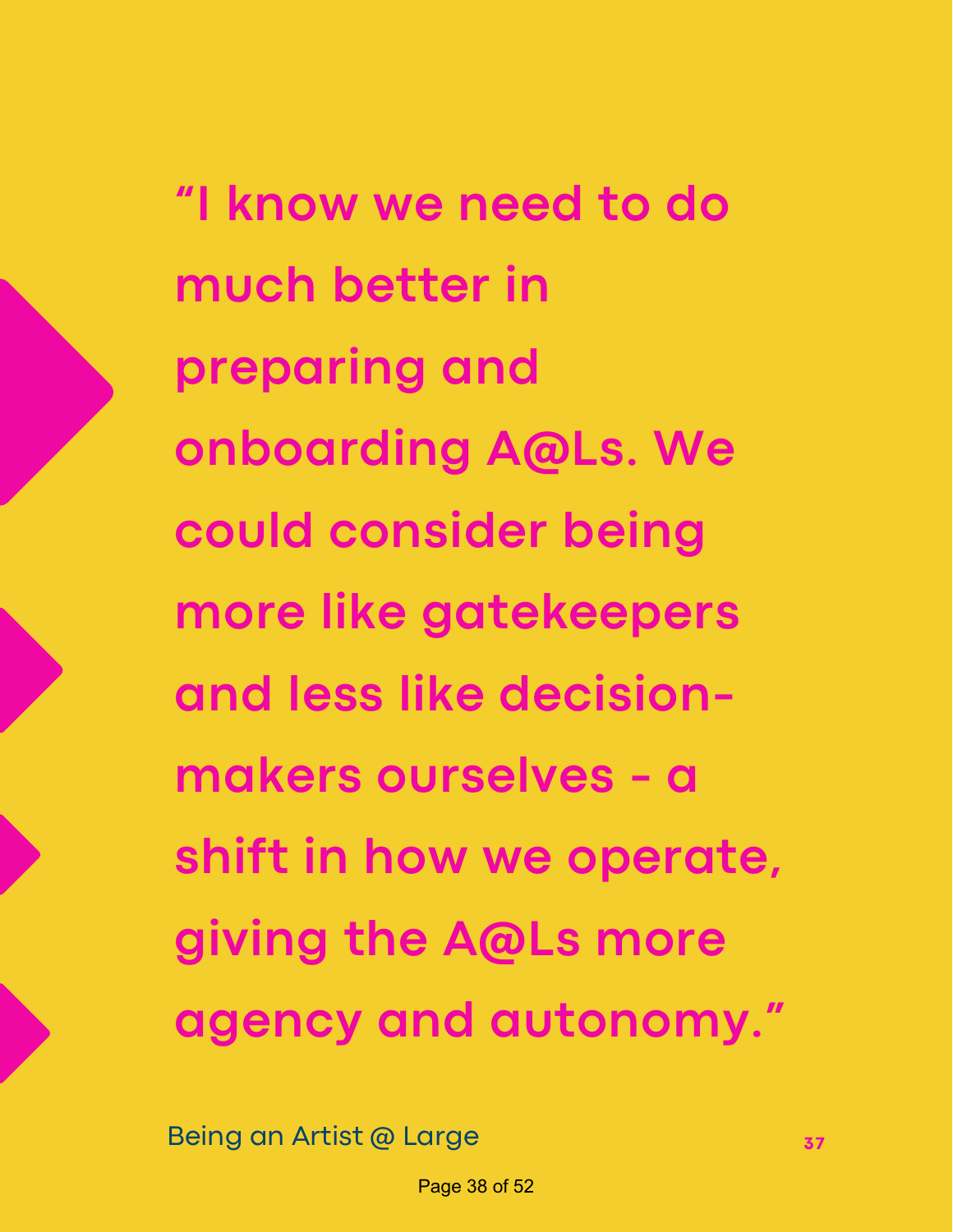### **"This group of quotes makes me understand that we need to do a better job of introducing the A@L to the process and following up with them for feedback on their experience after the fact."**

 "The implication in all of these quotes is that regardless of an AOL's level of involvement in the community (they are chosen on the basis of their "visibility" and activity within the department), these folks still don't seem to fully understand the "what" and "why" of the RWAF. We need to reach out to the practitioners, the potential recipients of the RWAF to inform, knowing we have limited budget and resources for such an initiative."

Being an Artist @ Large **<sup>38</sup>**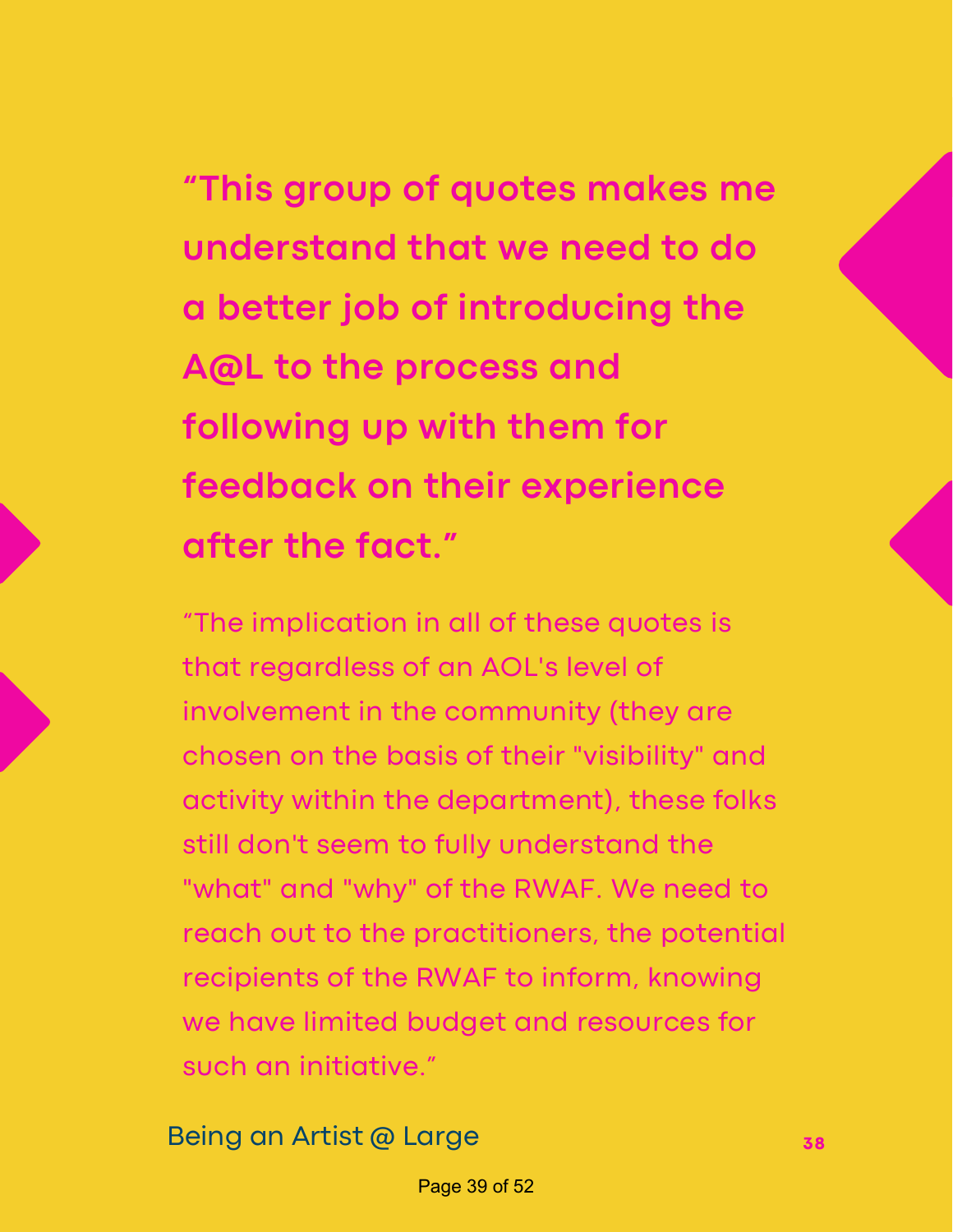**"I'm grateful for the funding I got this year. But I also feel like I could have proposed anything as long as I said it was Black art and wrote it with a I know how to play the system. I know how to put together a proposal that sells. But so many don't and that's not fair." Eurocentric lens.**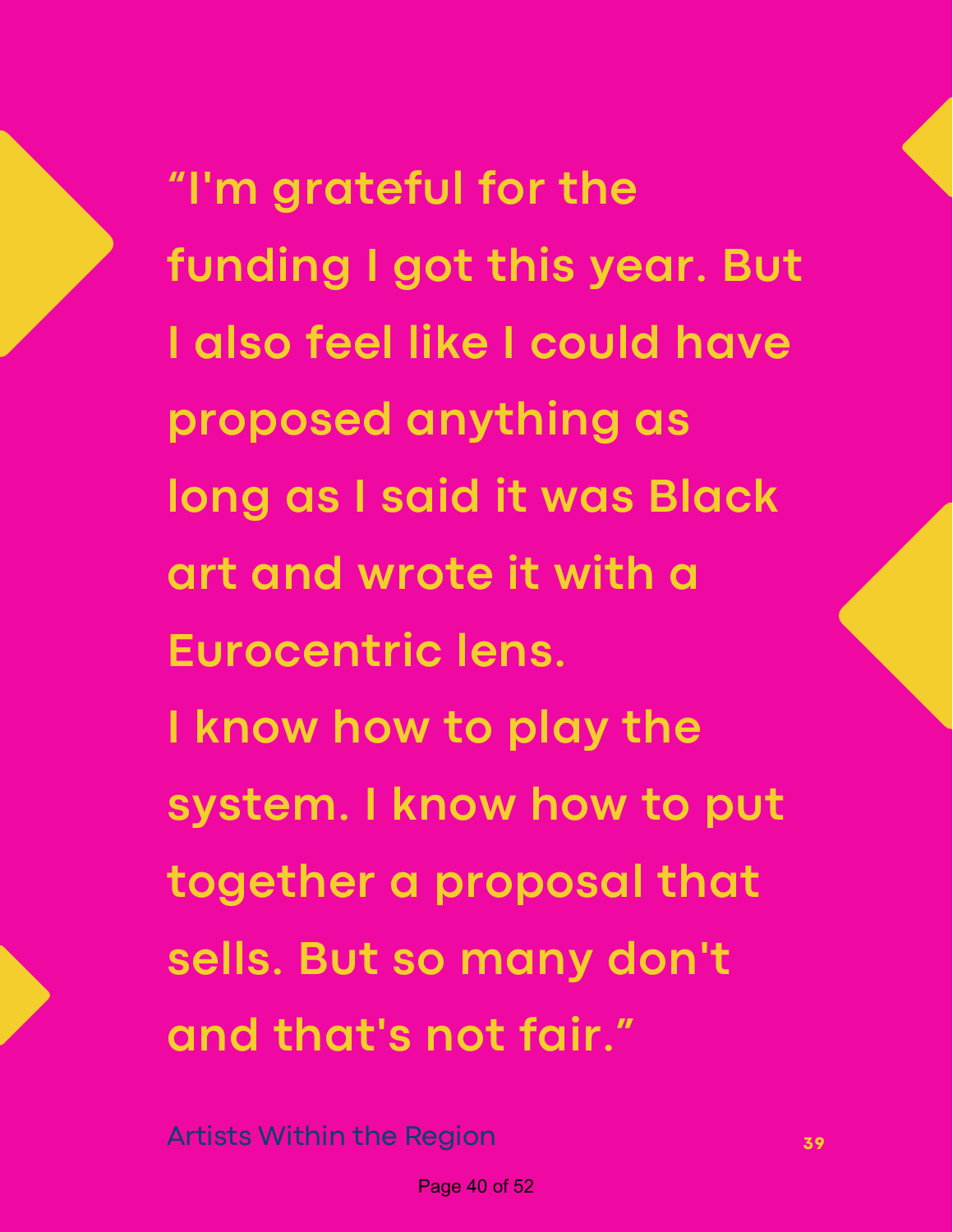# **Artists Within the Region**



 **Improve application process** to offer a variety of ways to submit and an clear feedback process



 **Offer capacity building workshops** that are reflective and responsive to the needs of different community groups, including different languages, cultural backgrounds, virtual and in-person



 **Collect intersectional data** during application process and be responsive to what the data shows



 **Offer support** for RWAF fundees who are no longer able to safely do their proposed project

 the Artists Within the Region, it was taken that without Artists, the RWAF would cease to exist and therefore this entire process should centre around the Artists' needs first. When approaching recommendations for into consideration

### **These**

 require a great deal of investment of time and effort from both RWAF and IBPOC Artists in order to fully recommendations succeed.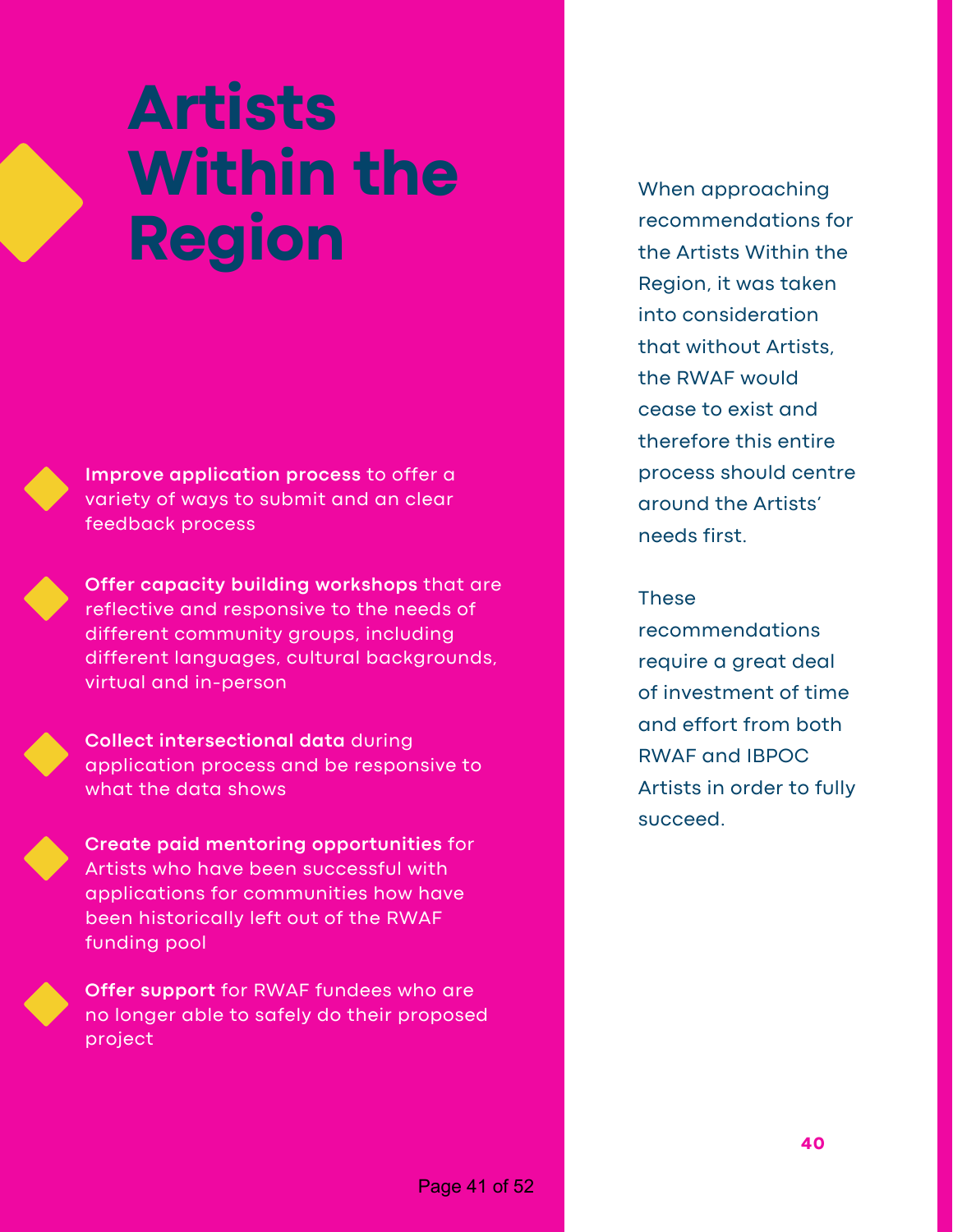"I wish RWAF **"Most of the the region. Most white** portion of the  proposal. <sup>I</sup> would like **people think their roots are Blues, which** funding "good" art and  **originated from the** less time supporting well written proposals" **Black culture."** would/could put less **communities have <sup>a</sup>** emphasis on the **rich background in** 

"I wish RWAF would/could put less emphasis on the quality of the budget portion of the proposal. I would like to spend more time funding "good" art and less time supporting

# **"Supporting more community and social justice art."**

 "one thing that personally frustrates me is sometimes they do collect race based data, but they'll purposely not also collect data off of religion. And for people who are visibly part of religious minorities, that is also another form of exclusion, and the amount of places where they don't collect that because and I've heard it from a couple places."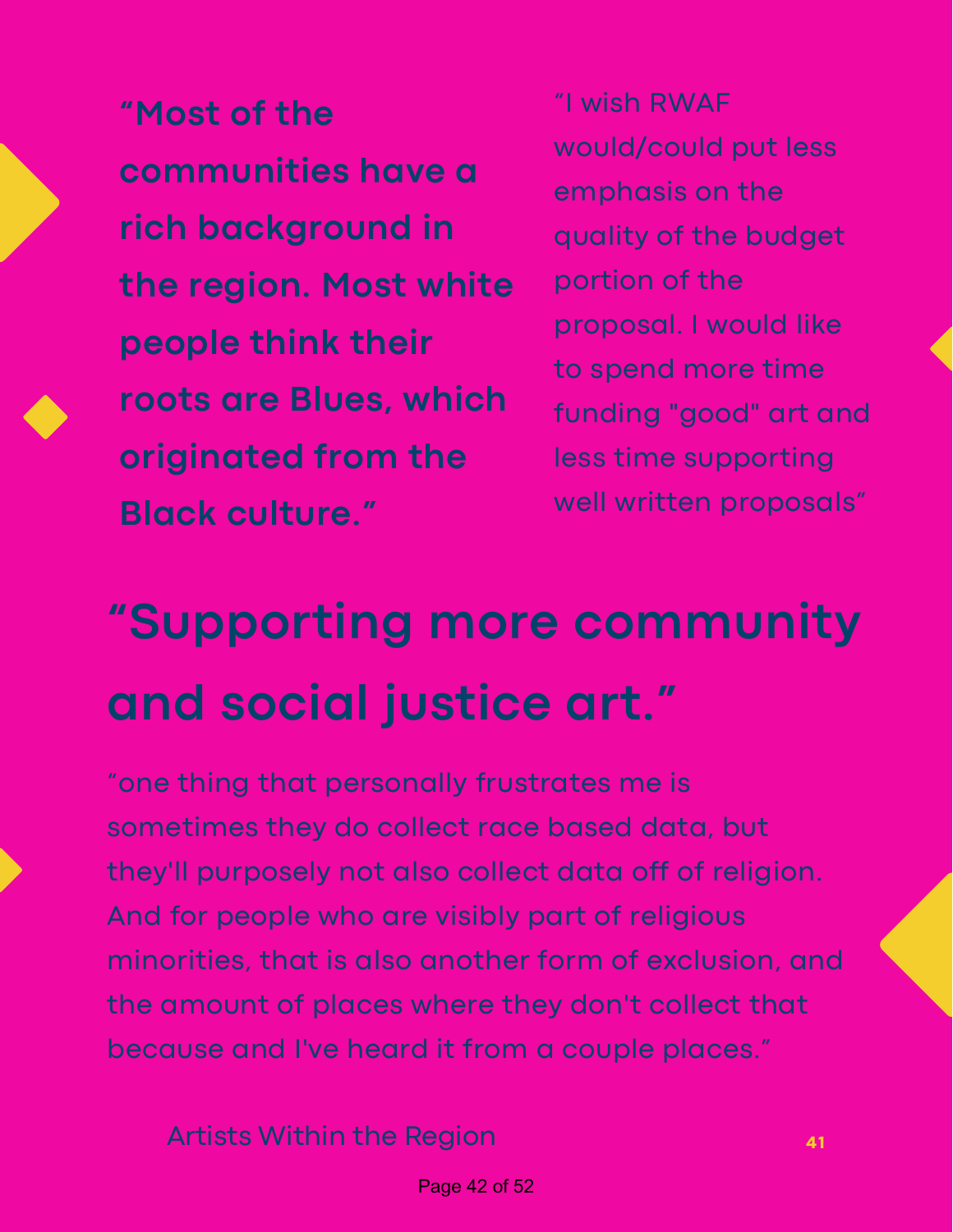**is needed asap, and critical to the "Race-base[d] data successful longterm implementation of the program."**

 to stay here." "To truly 'make art happen', AF needs to support diverse artists

Artists Within the Region

 "I'm moving out of the Region because as an emerging artist I am not growing, there isn't enough opportunities, and the people I want to work with and collaborate with are in Toronto. KW has always been, to me, a space for people in their 40s/50s who tend to also teach at the universities to create safe art for safe consumption by a rather conservative Council/public."

 **I will feel more engaging with RWAF when the next steps of the EDI process are clear. Right now, comfortable it feels performative."**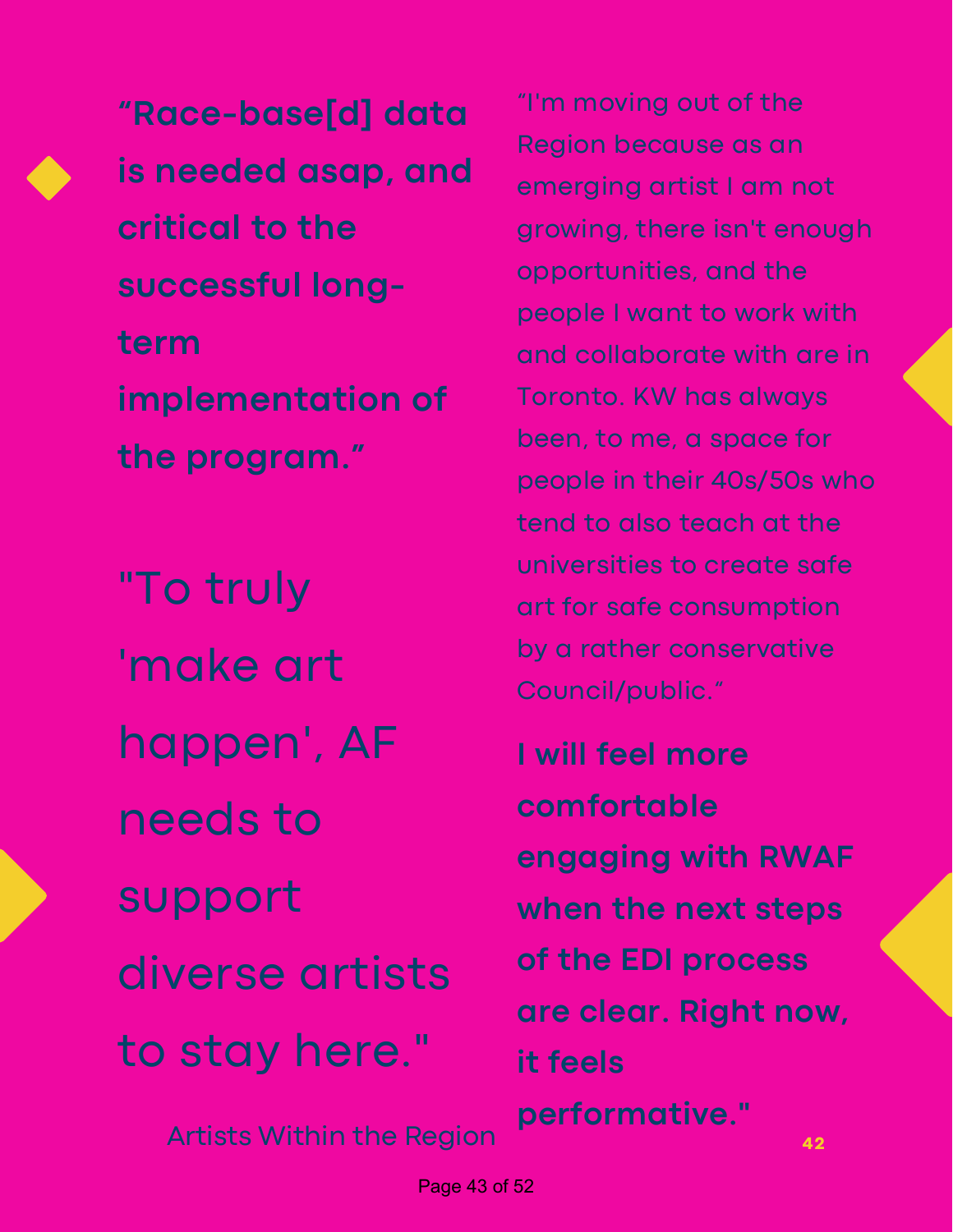**"I will never apply for the fund again, my project and work changed and I was told I would either have to give back the funds or figure out how to do the work. I didn't feel supported and actually receiving the funds was harmful."**

 "The best artists will always leave the Region. We currently can't compete with the big urban centres for funding and resources. One thing the Region could do is provide working space for artists working in different media (not just painting studios). I realize some of this has been initiated by groups like KWARTS Lab and Art\$Pay. But more needs to be done in this respect if we expect to keep our brightest stars." affordable, subsidized, stable (protected!)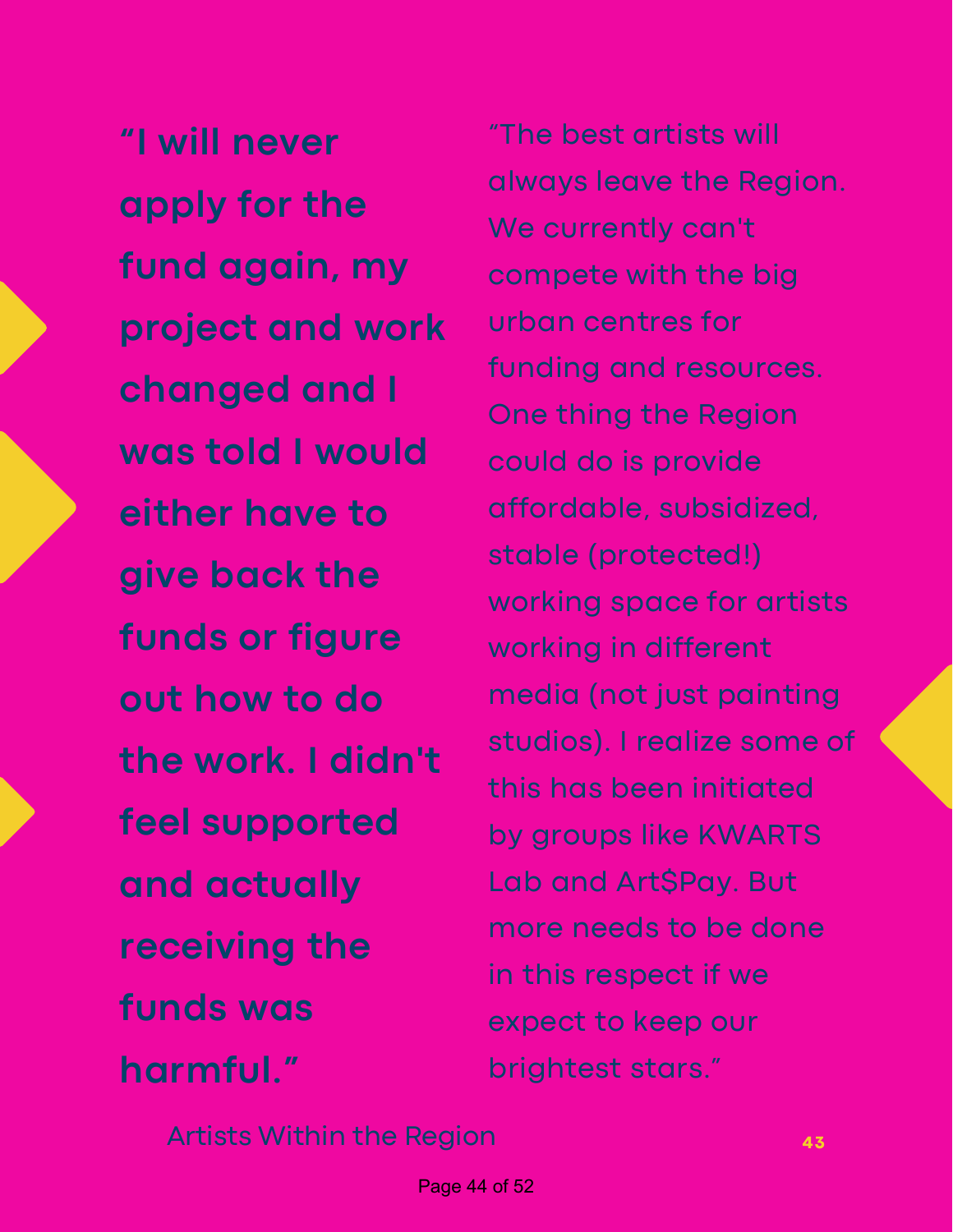**"It's tiring being in** "The neighbourhood  **is time away from** local neighborhood **l** have no  **RWAF will make big** There are no white  **changes if they** couples that live  **don't have to."** here." **communities.** comes every month always has <sup>a</sup> **I have no these committees, it our actual** magazine that **expectation that** 

I live in is very diverse, and yet the picture of a white couple on the cover. There are no white couples that live

 "There is reverse immigration happening in the country. It's no longer better to live here with constant microaggressions than to live at home at-risk of terrorism. I'm already on other committees, so that I can try to make a difference for my

community. I can't be on all the committees."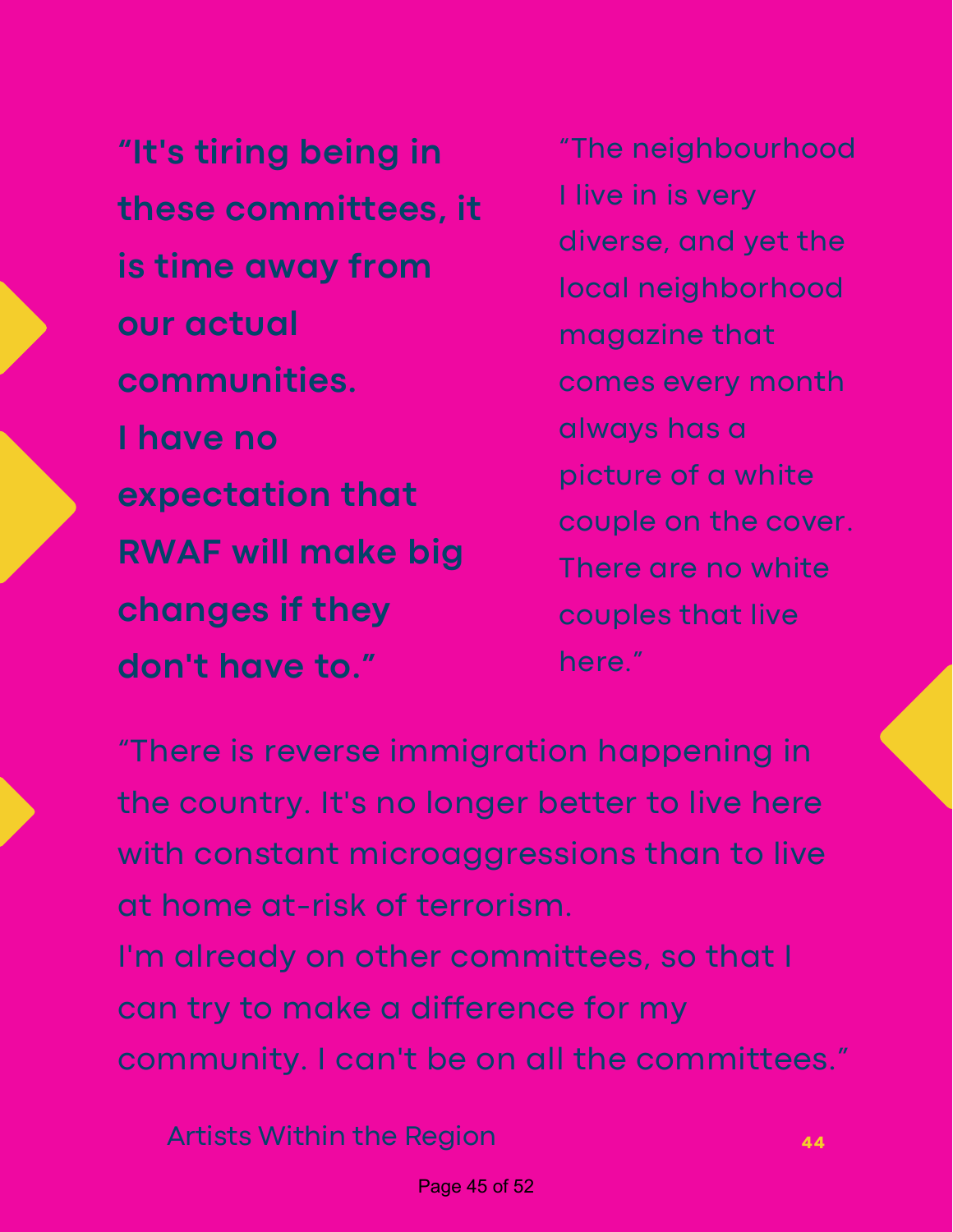**"Even with \$150** "There aren't as  **wasn't sure that I wanted to share my ideas because if nothing happens with these ideas, it feels like a waste of my time and honorarium, I yours."**

 "Even in our own on what we want. There are so communities, not everyone agrees many cliques within cliques."

"There aren't as enclaves in the region, so it is hard immigrants to find support and then they want to leave many cultural for newcomers and cultural community the region."

 **"It feels like if my art is for just my the Arts Fund won't accept that because they want art that makes White people feel community that comfortable."**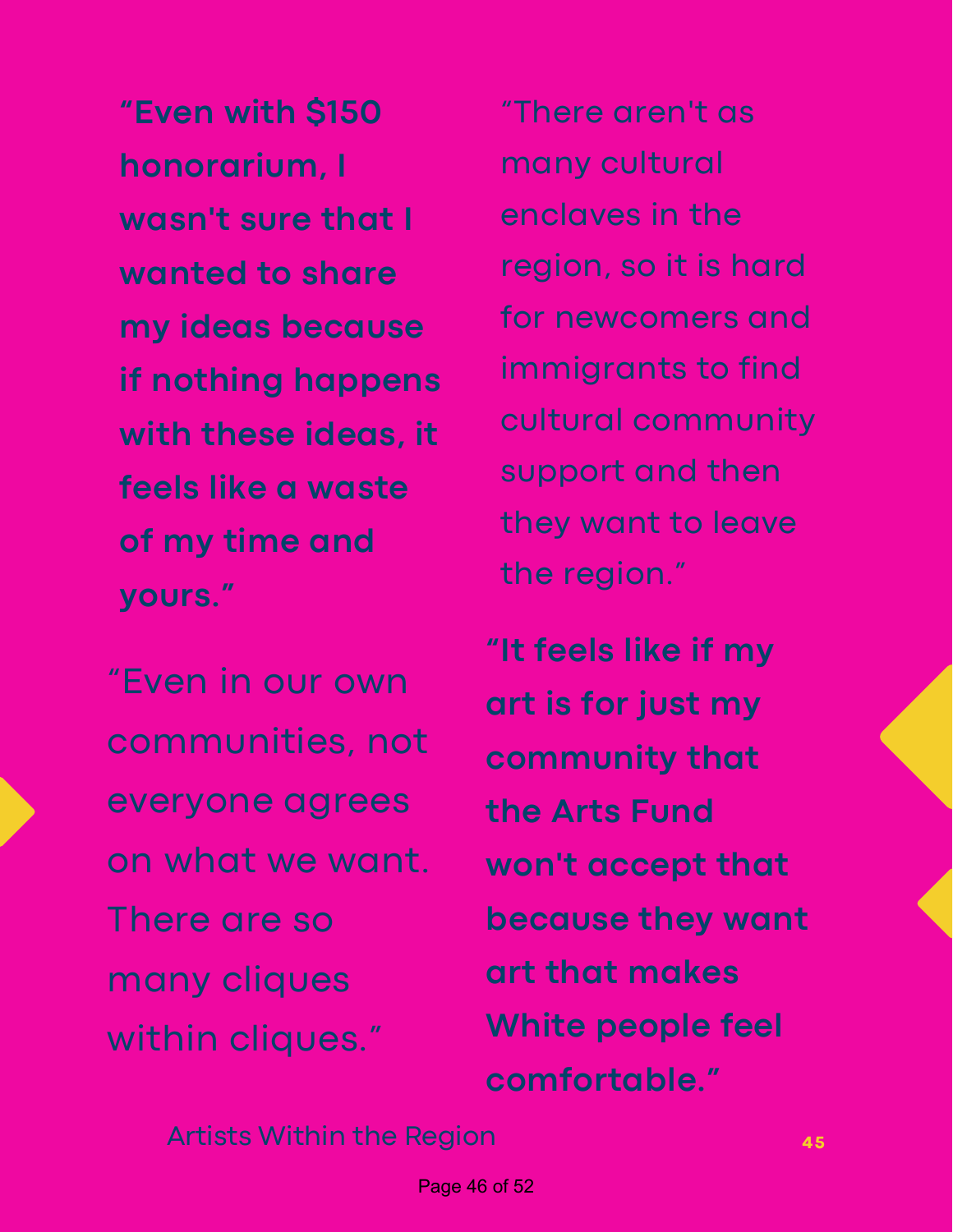**"If the Arts Fund doesn't change, I have no reason to go to them for funding because I know that the way I do art doesn't align with what they want. They want performance or fine arts, my art is community-based."**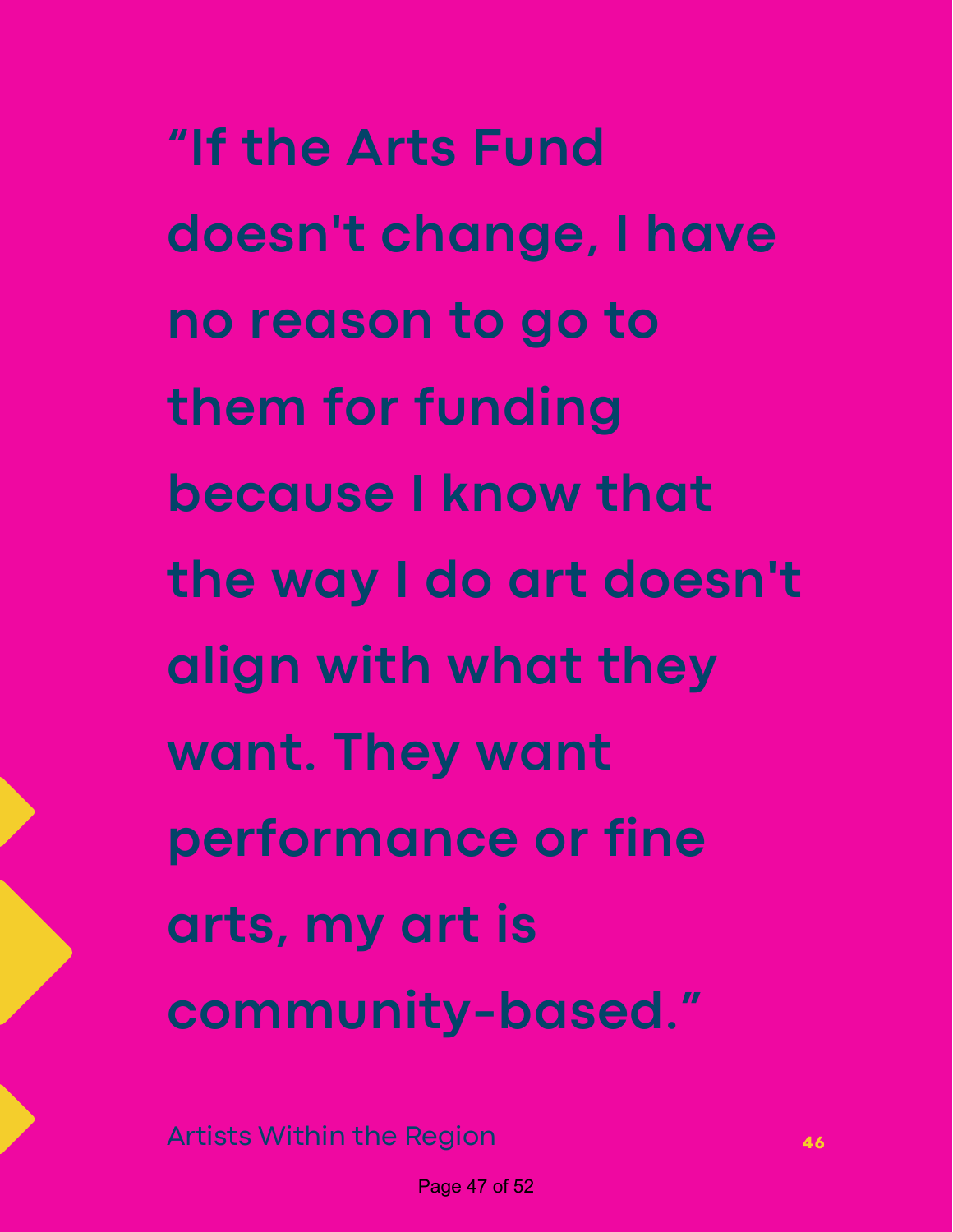

 At this moment, the equity, diversity and inclusion process has opened a conversation that is unfinished and long overdue.

 To truly do this work, it is a commitment that will outlast the individuals on the Board now, however that does not relinquish any of the existing Board Members from examining the ways they can contribute now with the power and privilege they do have to make the next steps of centering equity, diversity and inclusion be sustainable.

 The process will be uncomfortable as it is a process of growth and learning, but if we are to truly leave behind an equitable futures for the next generations, we have a lot of work to do and that starts now.

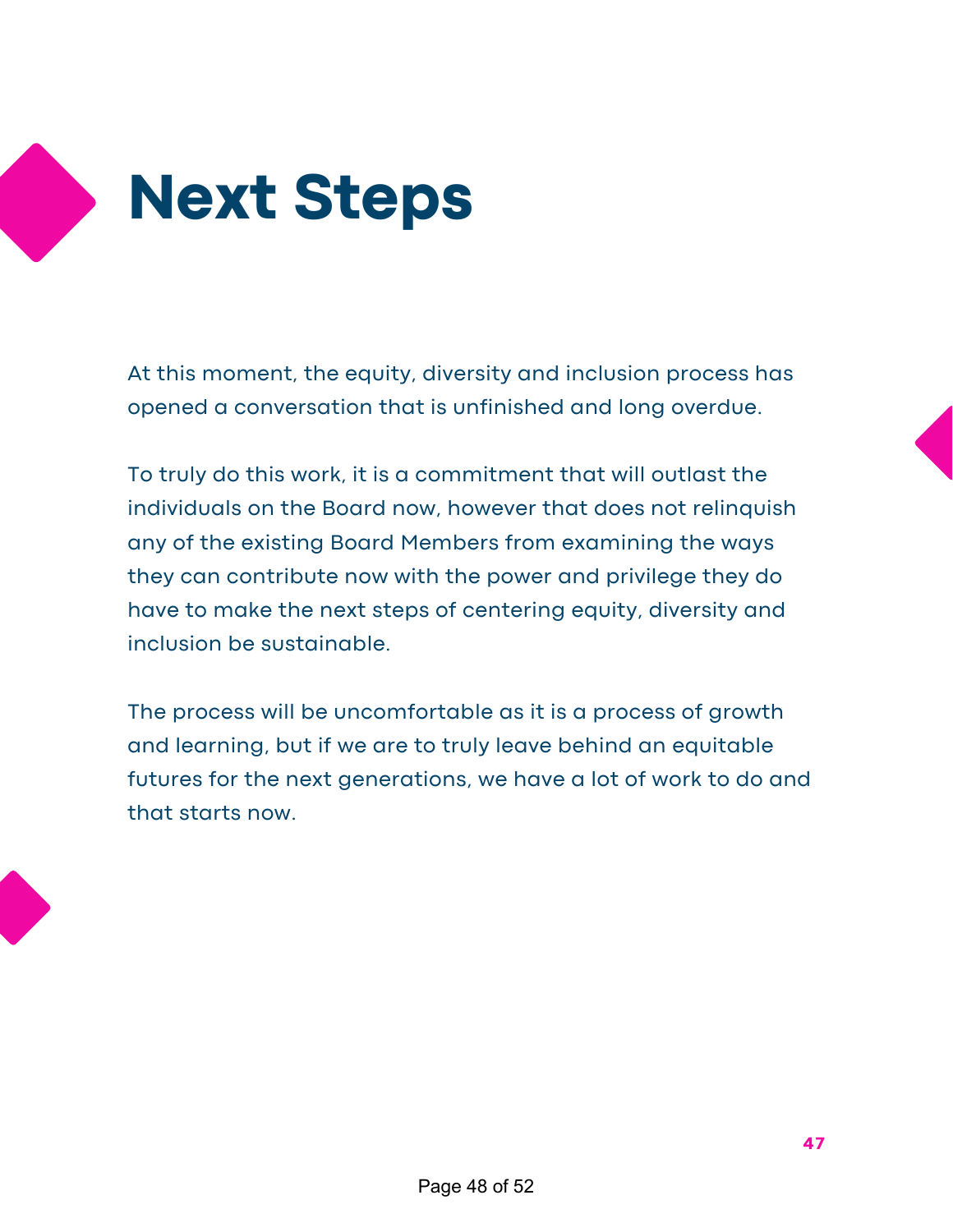# **A Note from the EDI Consultant**

 Hi, this is Jenn. I am the EDI Consultant who decided to take on this work.

### **Here is a bit about me:**

 I am a Mama of 2 kiddos. I was born, raised and still living in Tkaranto (or Toronto as you might colonially know it). I identify as Chinese-Canadian. I am a partner, a sister, a friend, a mostly disappointing daughter. I am a recovering perfectionist and fixer, thanks to being a Double Virgo. I have pandemic-induced anxiety and have found solace from my overthinking mind during the pandemic through floating in water and doing crafts from my childhood - currently obsessed with polymer clay. I am also a designer, a facilitator, a researcher and the CEO of the Department of Imaginary Affairs.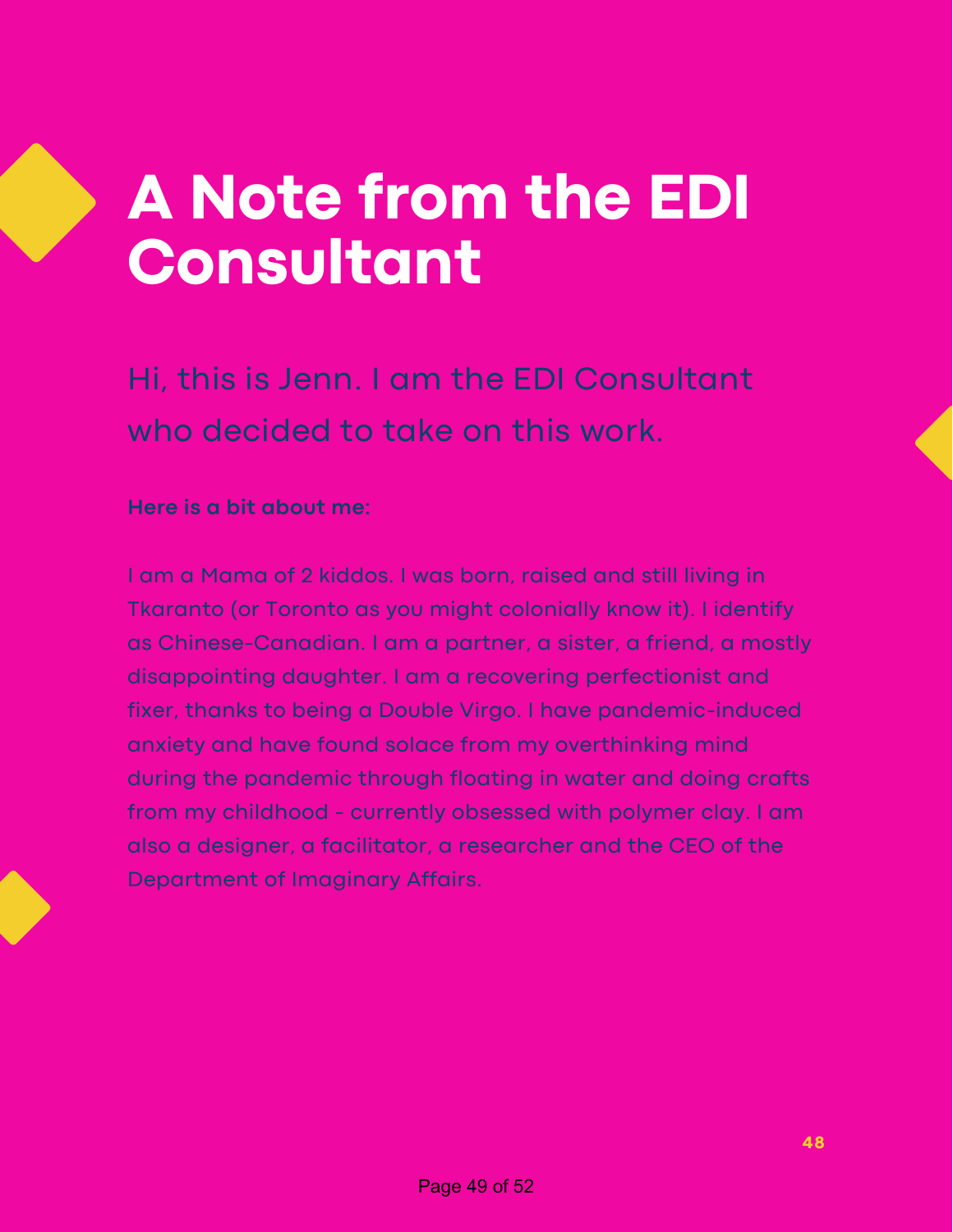### **And if you are looking for more academic and work-based info:**

 I hold a Bachelors of Architectural Science and a Masters of Design, in Strategic Foresight and Innovation. I have been working within the nonprofit sector for the majority of my professional career. I continue to centre learnings from anti- racism and anti-oppression frameworks into my design, facilitation and research practice. I primarily work to support nonprofits and players in the social innovation sector. I have worked on projects ranging from philanthropy, community development, housing, placemaking, settlement, program and service design, governance, public policy; just to name a few. In all my work, I see my role as using design, faciltation and research to centre, elevate and amplify the voices who are underestimated within the process.

### **Why am I sharing all of this:**

 Prior to taking on this contract, I had never formally considered myself an EDI Consultant. While I have been doing anti-racism and anti-oppression work for over 15 years, I also used to think that everyone else within the nonprofit sector did too.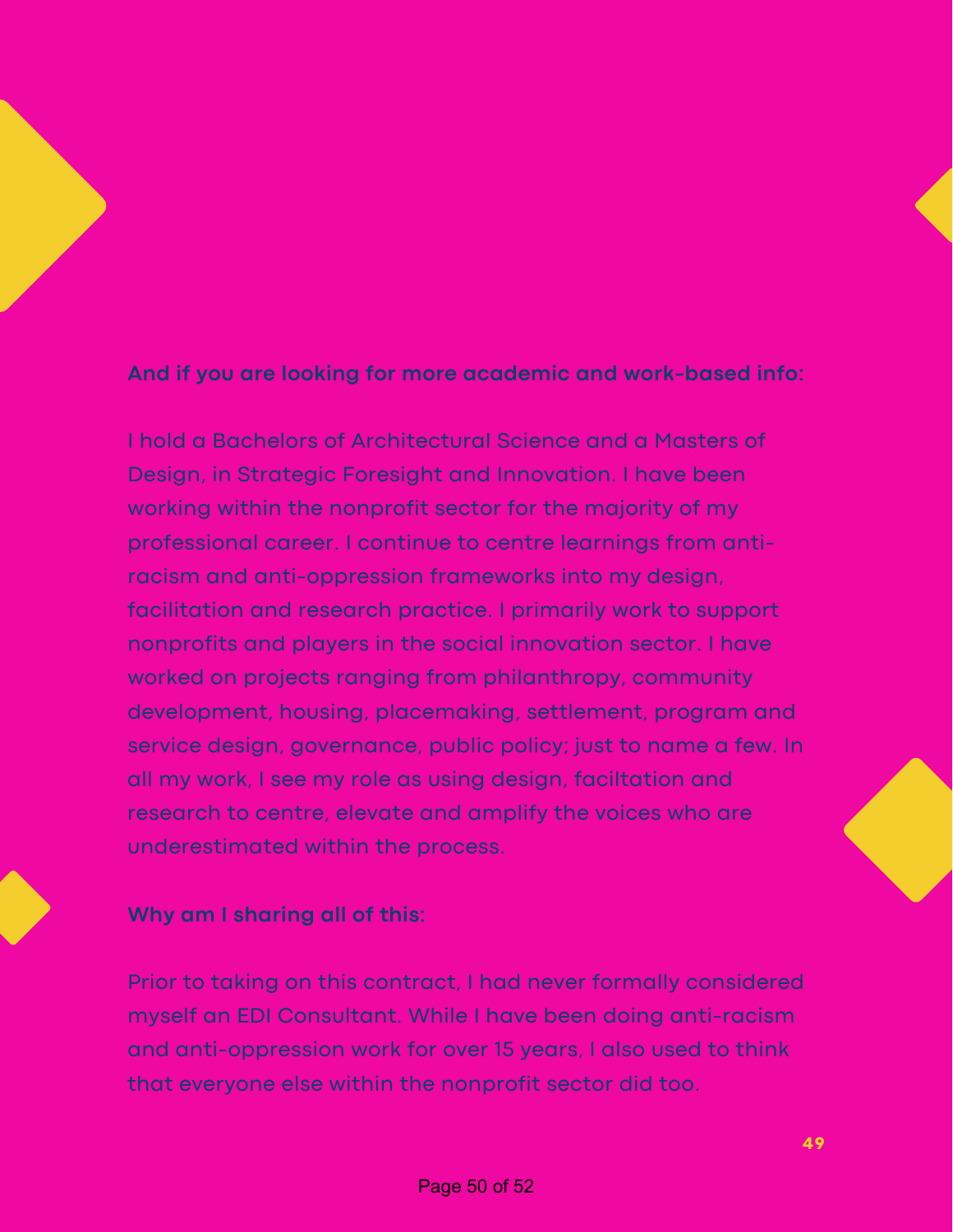### In 2020, when many nonprofit organizations jumped into action to as a response to anti-Black racism and reconciliation, I took the time to reflect on my role within this work outside of just my own organization.

 I have been supporting nonprofit organizations throughout my career, but typically in the work of program and service delivery, not specifically on their EDI work.

 Ultimately, I am sharing this because I think it is important to see the people in the work. I am human, I have my own stories, living experiences, perspectives and biases. I bring those with me into the work I do. EDI work is deeply personal and individual as well as collective. I believe it is not possible to do this work without truly reciprocal relationships that are built on trust and connection.

 I choose to do this work because I am tired of good intentions and am craving impact and actions. I choose to do this work because I cannot imagine my children growing up to continue to live in the world we live in today. I choose to do this work as a commitment to them and to the future generations of Turtle Island.